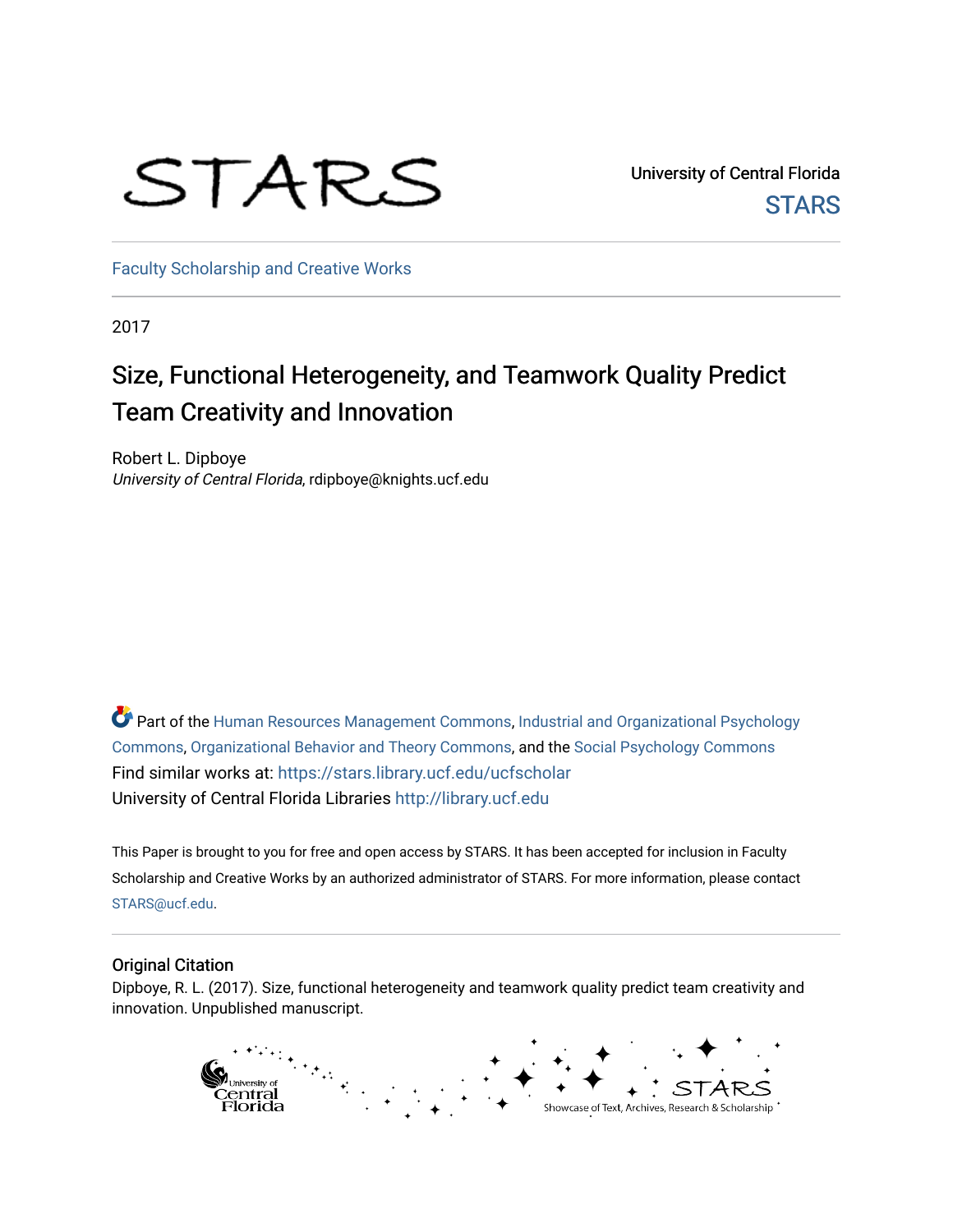# **Size, Functional Heterogeneity, and Teamwork Quality**

# **Predict Team Creativity and Innovation**

**Robert L. Dipboye University of Central Florida**

**Correspondence;**

**Robert L. Dipboye 938 Golfside Drive Winter Park, Fl 32792 dipboye@rice.edu**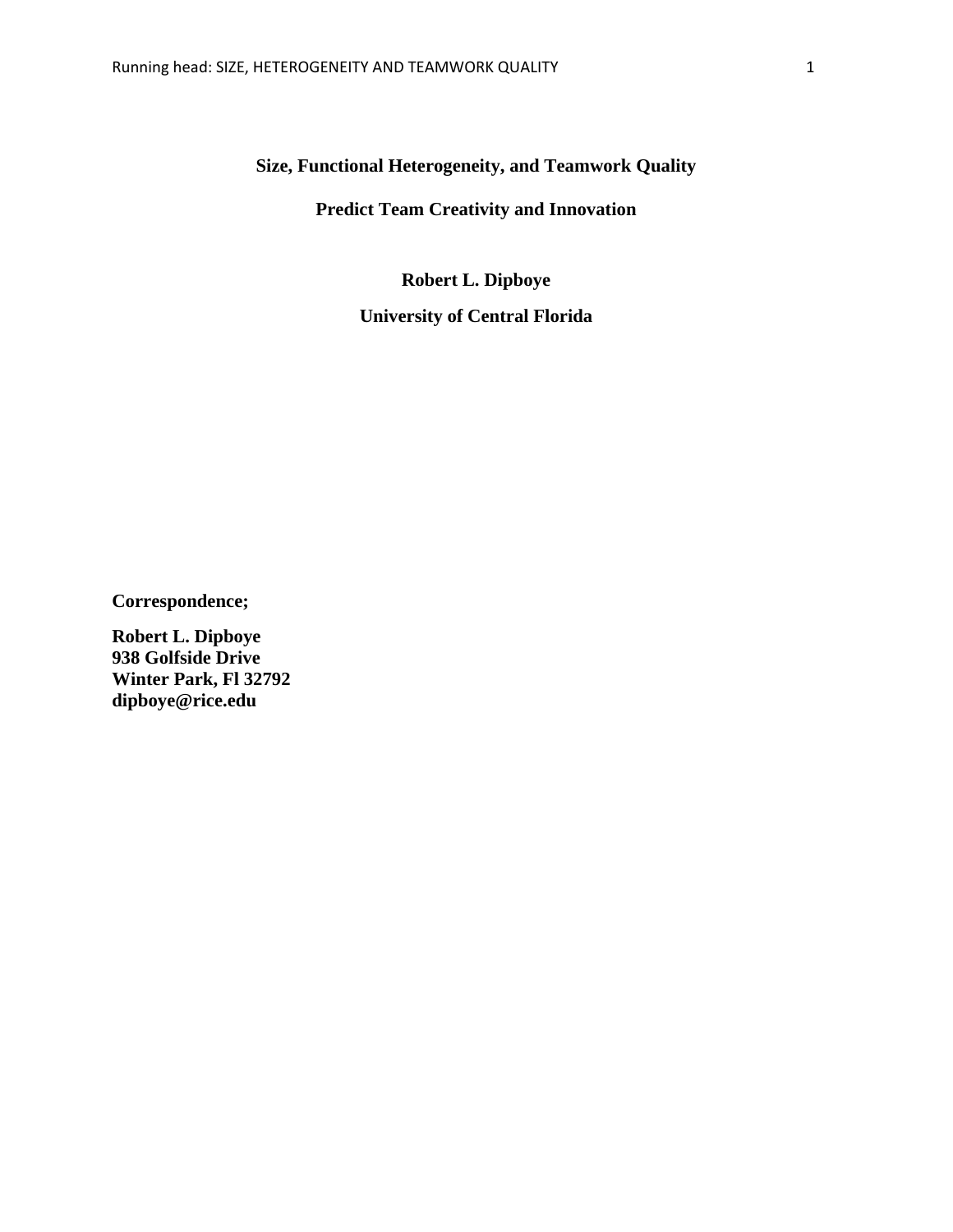#### **Abstract**

Team size, heterogeneity, and an aggregate measure of teamwork quality predicted the effectiveness of organizational problem solving teams in generating ideas and obtaining the acceptance of management for these ideas. The results of regression analyses revealed that large teams generated more total and implemented ideas than smaller teams. In addition to more total and implemented ideas, teams with higher functional heterogeneity and teamwork quality generated more total and implemented ideas per member. Team size also moderated the effects of self-reported teamwork quality such that larger teams showed a stronger positive relation of teamwork quality with total and implemented ideas than smaller teams. Management evaluations of the teams were unrelated to size, functional heterogeneity, and teamwork quality. The findings support the treatment of team size as an important predictor of effectiveness rather than relegating it to the status of a mere control variable. Also, the results support previous observations that subjective judgments of team effectiveness are not equivalent to objective measures and that researchers should use multiple criteria of team success. Finally, rather than relying on concurrent, cross-sectional designs, research is needed that uses predictive models to assess how well team characteristics forecast effectiveness.

Work teams, group heterogeneity, group size, team innovation, teamwork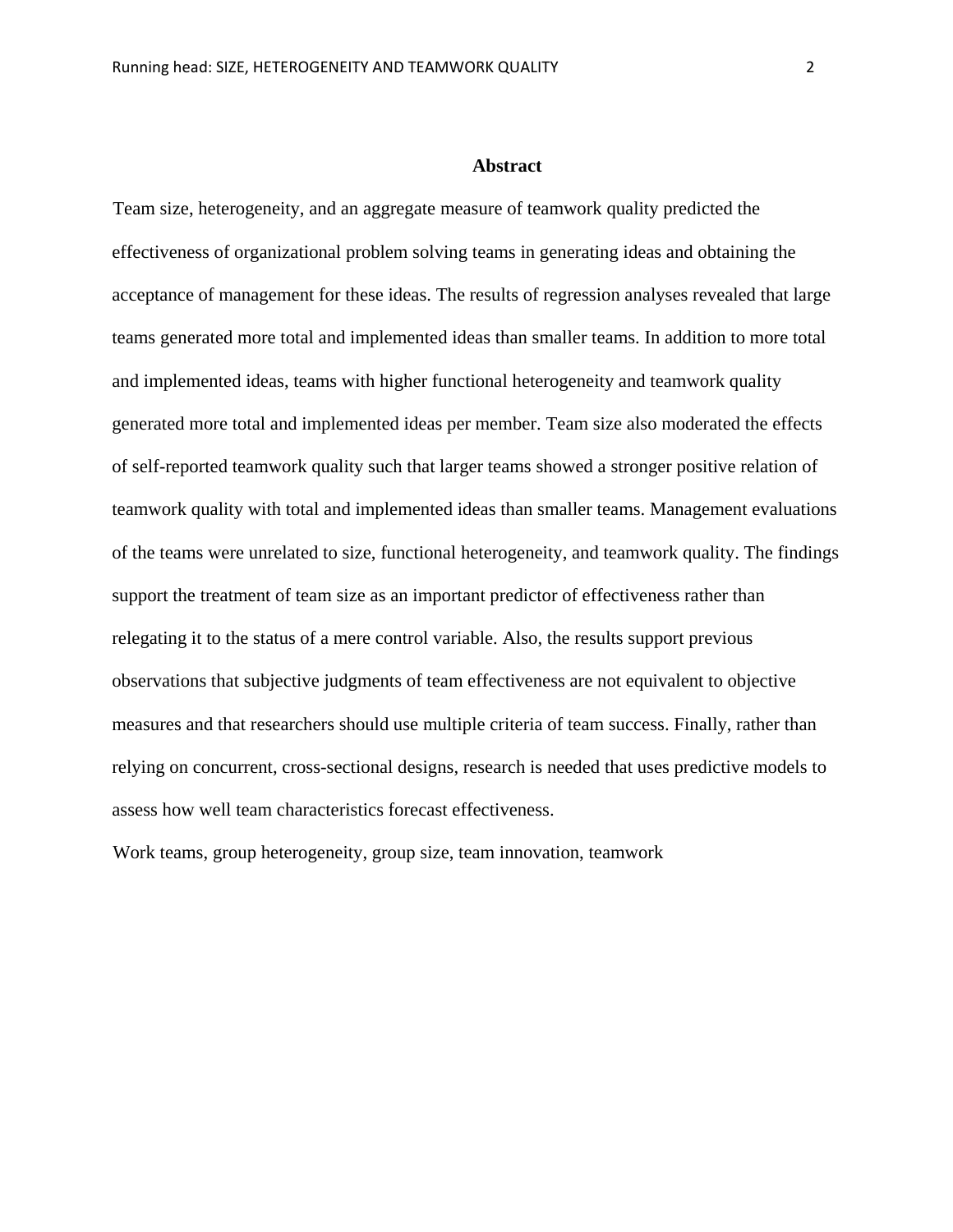# **Size, Functional Heterogeneity, and Teamwork Quality**

# **Predict Team Creativity and Innovation**

To gain competitive advantage in a complex and interdependent world, organizations are using teams of employees rather than relying solely on the efforts of individuals (Alexander  $\&$ Van Knippenberg, 2014). A frequent objective of these efforts is team innovation, defined as "the intentional introduction and application within a team, of ideas, processes, products or procedures new to the team, designed to significantly benefit the individual, the team, the organization, or wider society" (West & Wallace, 1991, p. 303). Team innovation is found not only in the typical traditional work group, but also in a variety of less permanent entities such as quality improvement, cross-functional, re-engineering, and advice and consultation groups. At the core of team innovation in organizational contexts are the generation, selection, and implementation of creative ideas. Although researchers have found support for using teams, skeptics point to significant gaps in what is known about the factors associated with team effectiveness and question whether the empirical evidence is sufficient to justify the current enthusiasm (e.g., Allen & Hecht, 2004; Locke, Tirnauer, Roberson, Goldman, Latham & Weldon, 2001; Naquin & Tynana, 2003). Clearly, more research is needed with actual teams working in organizational contexts. Pursuant to closing these gaps in knowledge, the present study explored three potential leverage points for understanding and improving team innovation the quality of teamwork, functional heterogeneity, and team size.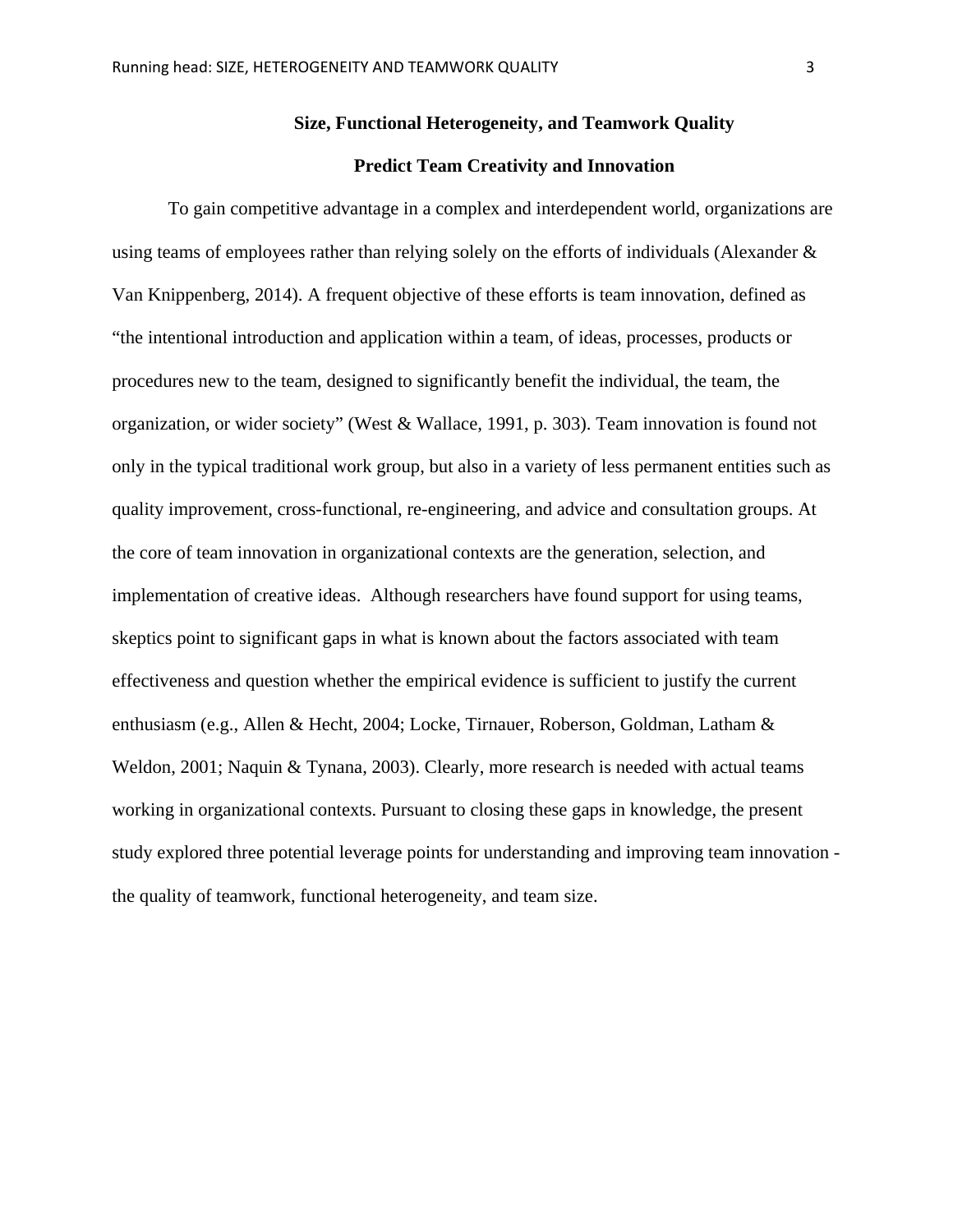# **Teamwork Quality**

Research and theory suggest that the members of teams that are effective in generating innovative solutions to problems interact with one another and with those outside the teams in ways that lead to the open and constructive exchange of information, positive relationships among members, the motivation to work for the success of the team, and coordination of their efforts. In the present study, I subsume a variety of processes under the general rubric of *teamwork quality*. Among the processes that theory and research identify as components of high quality teamwork are the following:

**1. An absence of negative team processes**. The superior productivity achieved when ideas of members are pooled in nominal groups is often the consequence of process losses that plague face-to-face interaction (Mullen, Johnson, & Salas, 1991; Shepperd, 1993; Steiner, 1972). These process losses include lack of coordination, relational conflict, social loafing, domination by a few members, lack of planning, conformity, rush to judgment, and other dysfunctional behavior that prevent teams from reaching their potential.

**2. Member participation and voice**. In teams with high quality teamwork, members participate in the team's work and perceive that they have an opportunity to express their opinions (West & Anderson, 1996). Full participation facilitates the use of member resources, builds commitment to decisions, and engenders a sense of justice.

**3. Organization.** A team with high quality teamwork is well organized in that it uses an agenda, meets in a comfortable space free of distraction, begins and ends on time, and uses a facilitator (Cohen, Rogelberg, Allen, & Luong, 2011). Additionally, meetings are planned and conducted in a manner that makes the best use of the time available.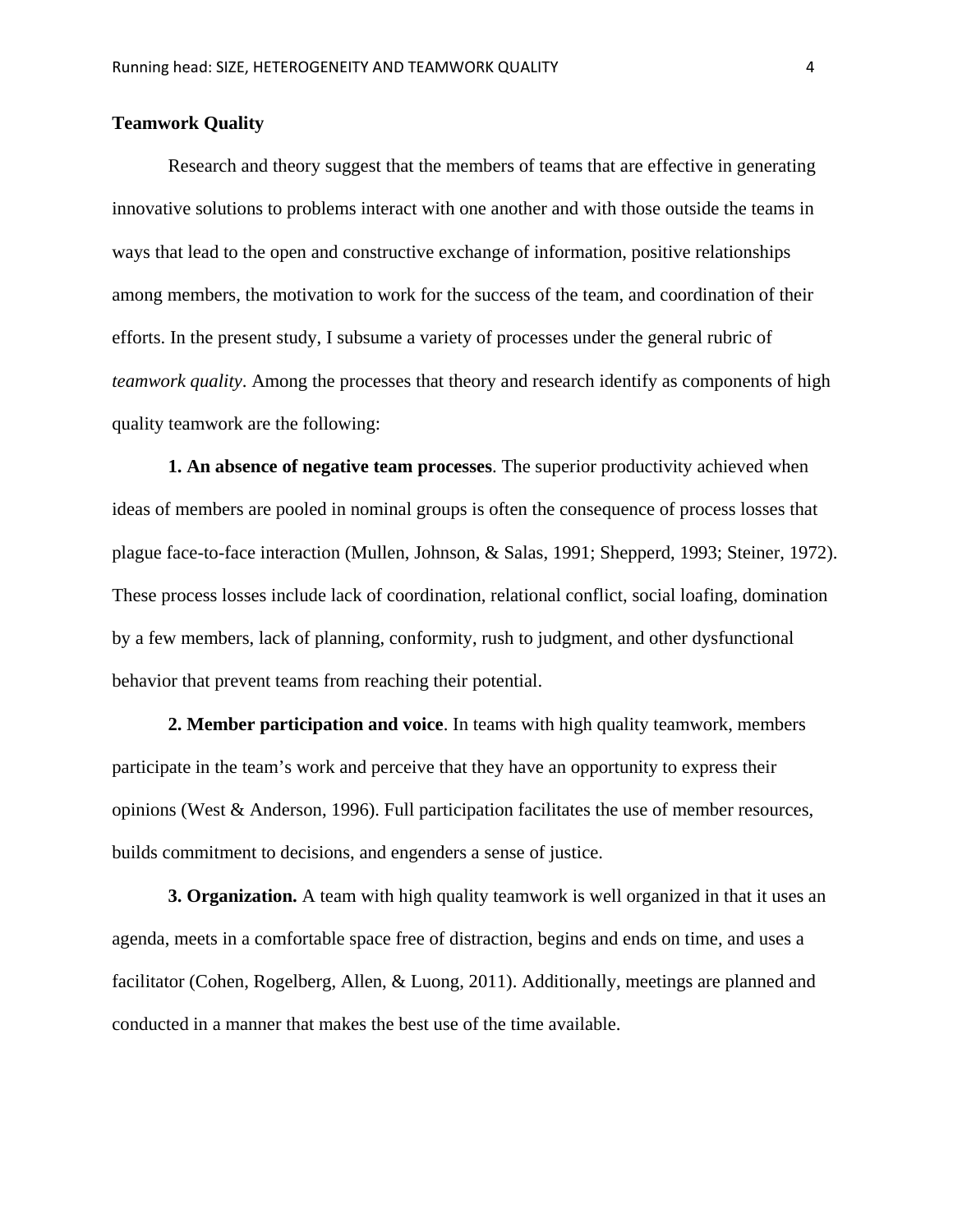**4. Motivation.** Another component of high quality teamwork is a high level of member motivation to achieve the task goals and other objectives of the group. Shepperd (1993) proposes that members are motivated to work effectively in a team when ".....(a) there is sufficient incentive to contribute, (b) individuals perceive their own efforts as consequential in achieving a desired outcome, and (c) the costs of contributing are not excessive, exceeding the benefits derived from contributing" (p. 78). The research has shown that expectation of rewards is especially important as a determinant of team functioning (Rousseau & Aubé, 2014; Shaw, Duffy & Stark, 2001). Also important are members' expectations that their ideas will be accepted (Baer, 2012) and that they will succeed across a variety of tasks (Gully, Incalcaterra, Joshi, & Beaubien, 2002; Shea & Guzzo, 1987; Stajkovic, Lee & Nyberg, 2009),

**5. Openness to dissent and constructive, task-oriented conflict**. Where there is high quality teamwork, members engage in constructive conflict over task related issues and avoid relational conflict, arguing solely for the sake of arguing, and conflicts aimed at furthering selfinterests (De Dreu, 2002; Schmidt & Kochan, 1972; West & Andersen, 1996). Moreover, members not only tolerate but also welcome minority opinions.

**6. Boundary management**. Teams that are tasked with generating innovative ideas are typically embedded within an organizational context and must manage the boundaries between the group and management, other groups, coworkers, and customers (Ancona & Caldwell, 1992; Somech & Khalaili, 2014). A particularly important outcome of effective boundary management that research has shown to be positively related to team effectiveness is supervisory support (Randel, Jaussi, & Wu, 2011; Škerlavaj, Černe & Dysvikn, 2014; Somech & Drach-Zahavy, 2013; West & Anderson, 1996).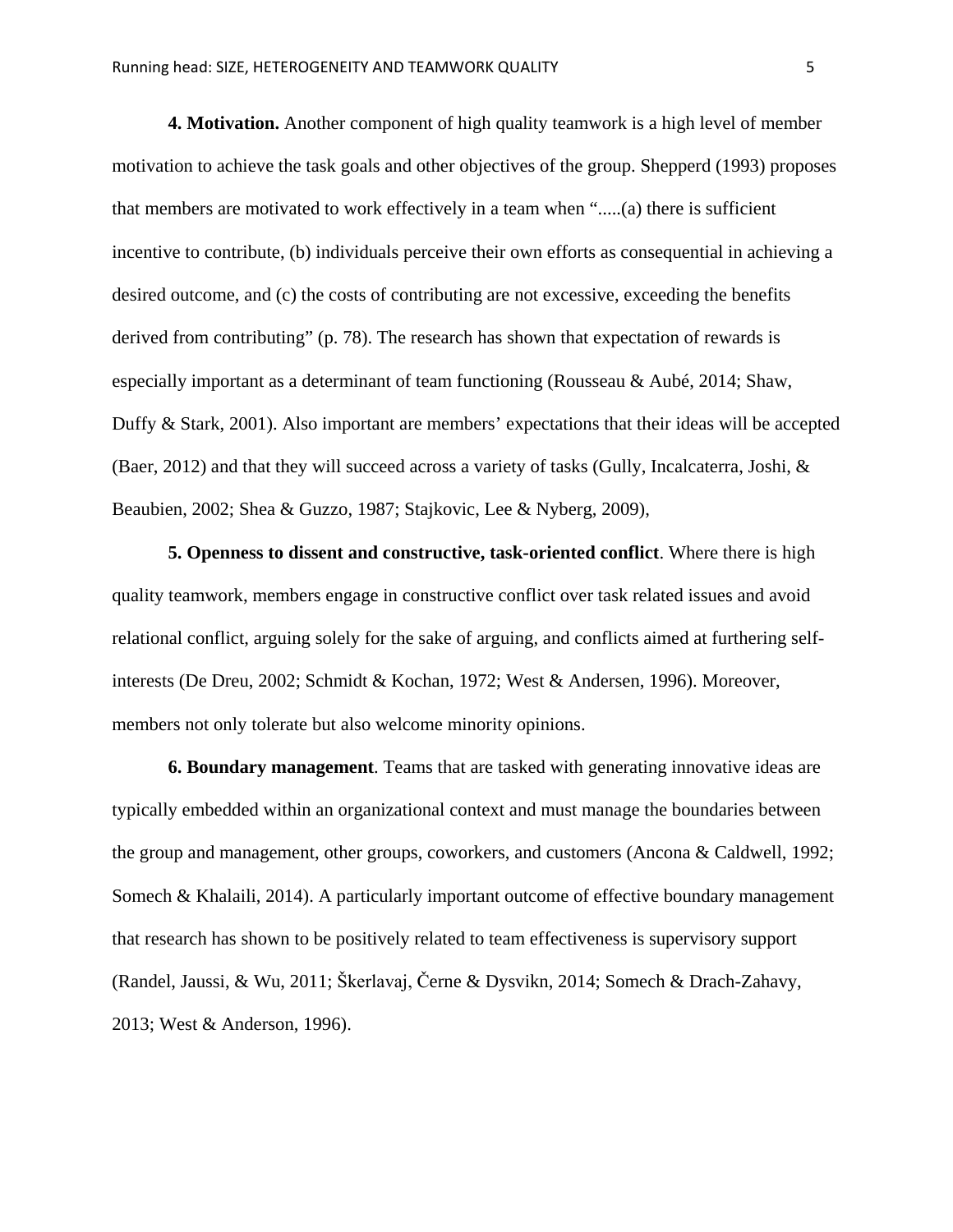**Summary.** Teamwork quality is an aggregate construct consisting of a variety of factors commonly associated with team effectiveness. These include lack of negative processes, high levels of meeting organization, member motivation, participation and voice, boundary management, and openness to task conflict. A large amount of research and theory supports the importance of teamwork quality as a predictor of creativity and innovation. This leads to the first hypothesis tested in the present study:

Hypothesis 1: Teams whose members report higher levels of quality teamwork are more effective in generating innovative ideas and gaining managerial acceptance than teams reporting lower teamwork quality.

# **Functional Heterogeneity**

When forming organizational teams, an important question is the extent to which members are chosen who represent diverse areas of expertise, disciplinary backgrounds, and task functions. Functional heterogeneity is potentially a double-edged sword and can harm as well as benefit team performance (Kong-Hee, 2014). Notwithstanding the potential for conflict and other dysfunctional consequences, meta-analyses show that functional heterogeneity is positively related to team creativity and innovation (Bell, Villado, Lukasik, Belau & Briggs, 2011; Somech & Crach-Zahavy, 2013; Hülsheger, Anderson and Salgado, 2009; van Dijk, van Engen & van Knippenberg, 2012). There are several potential advantages of functional heterogeneity. The most frequently cited are the greater cognitive resources and diverse viewpoints that allow the team to think out of the box (Drach-Zahavy & Somech, 2001; Hülsheger et al., 2009; Webber & Donahue, 2001). A second, less frequently mentioned advantage is that members in a heterogeneous team have more communication links with persons outside the group, and these links serve as conduits for ideas (Perry-Smith & Shalley, 2014). Functional heterogeneity also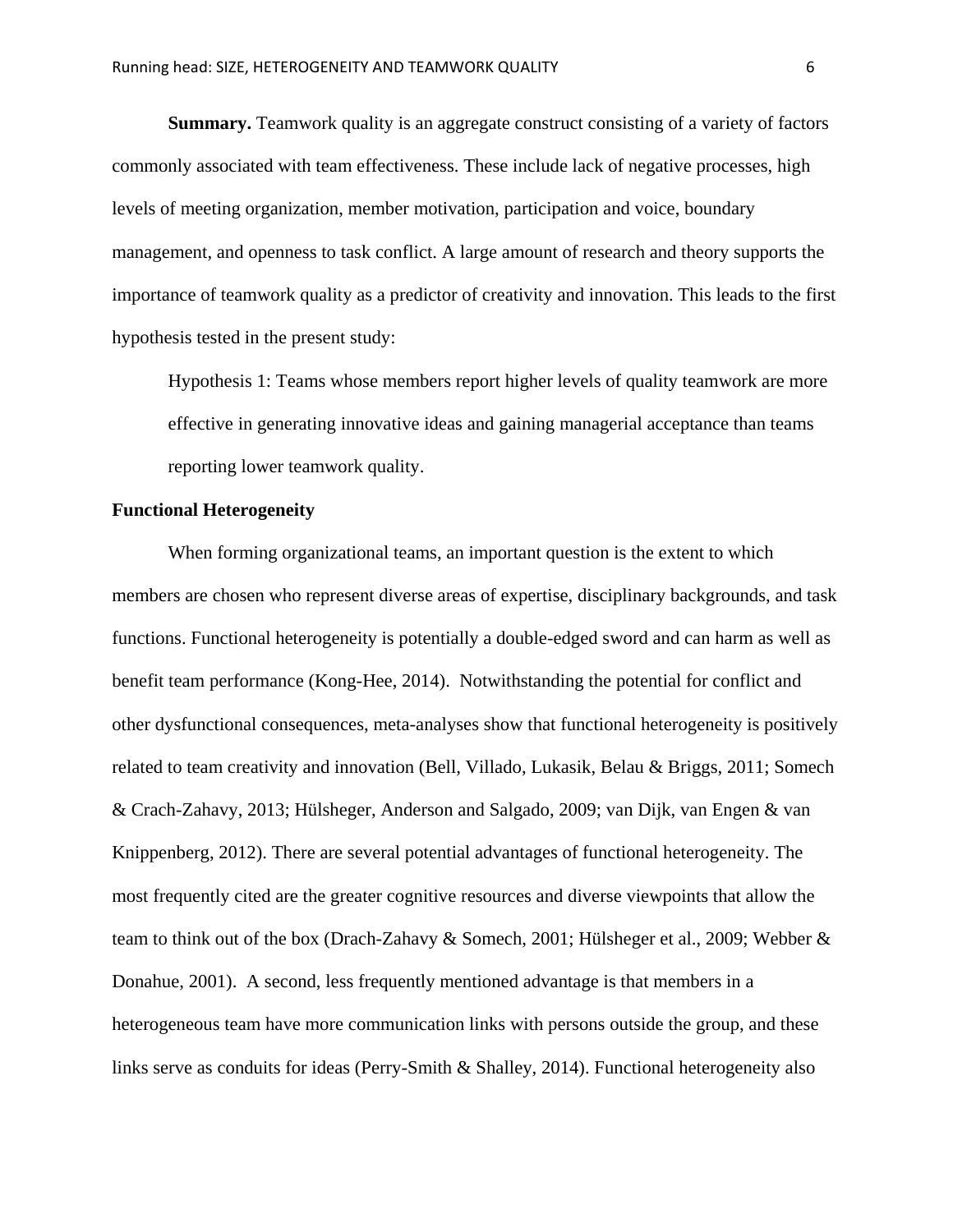can improve performance by facilitating substantive task disagreements and debate (Simons, Pelled & Smith, 1999) and by encouraging questioning, reanalysis, and reflection (Somech, 2006).

Based on previous research and theory, the following hypothesis was set forth for the relation of functional heterogeneity to team innovation.

Hypothesis 2: Teams that are more heterogeneous in the functional areas represented by team members are more effective in generating innovative ideas and gaining managerial acceptance of these ideas than more functionally homogeneous teams.

# **Team Size**

In addition to functional heterogeneity, the other consideration in forming a team is how many members to assign to the team. The most frequent advice is form small teams, perhaps no more than five to seven members (e.g., Useem, 2006). Large groups purportedly encourage free riding and social loafing (Liden, Wayne, Jaworski, & Bennett, 2004), more conformity to the majority (Bond, 2005), a lack of coordination (Hare, 1981; Thomas & Fink, 1963), inequalities in member participation (Bales, Strodtbeck, Mills, & Roseborough, 1951; Bray, Kerr & Atkin, 1978), errors in the forecasting of the time and effort required to perform the team task (Staats, Milkman and Fox, 2012), less social support within the group (Mueller, 2012), and information overload (Baruah & Paulus, 2011; Kolfschoten & Brazier, 2013).

Contrary to the frequent warning to keep teams small, the results of two comprehensive meta-analyses indicate that there is a small, positive relation of size and team innovation (Hülsheger, et al, 2009; Thatcher & Patel, 2011). Also, the laboratory research on brainstorming is consistent in showing a positive relation of team size and performance (Mullen, Johnson & Salas, 1991; Valacich, Wheeler, Mennecke & Wachter, 1995). There are several reasons that a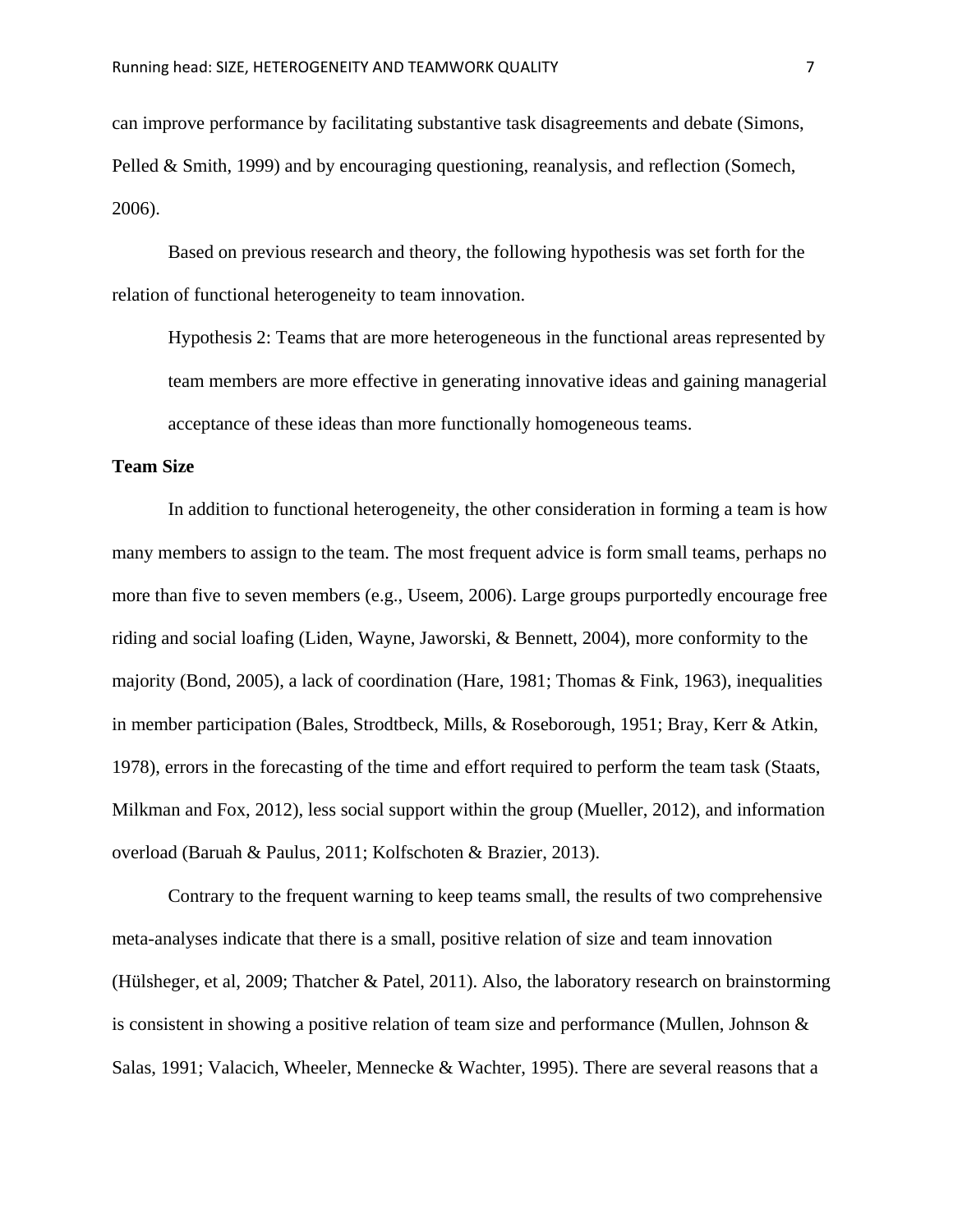large number of members is often advantageous in generating innovative ideas. Teams with more members have a larger pool of knowledge, skills, and abilities to use in performing its tasks (Steiner, 1972, p. 87-88). Larger teams have more slack resources that allow members to keep working even when unexpected events prevent some from attending meetings or getting involved (Moreland, Levine & Wingert, 1996). Large teams provide members with a greater sense of security and potentially reduce anxieties that interfere with the performance of tasks (Cunningham & Chelladurai, 2004). Larger teams also activate semantic networks that aid recall (Brown & Paulus, 2002) and stimulate greater effort on tasks as a consequence of social comparisons (Dugosh & Paulus, 2005) and social facilitation (Geen, 1989).

**Summary.** The research on group size has produced a mix bag of results, but when teams are involved in generating innovative ideas, the theory and research supports the contention that larger sizes are associated with higher performance. This leads to the third hypothesis:

Hypothesis 3: Larger teams are more effective in generating innovative ideas and gaining managerial acceptance of these ideas than smaller teams.

#### **The Moderating Influence of Team Size**

Team size is usually considered a covariate and is seldom examined in field research as a potential moderator of factors identified as correlates of team effectiveness. The absence of such tests in source studies prevents any meaningful exploration of size as a moderator in metaanalyses (see LePine, Piccolo, Jackson, Mathieu & Saul, 2008, p. 294). The largest amount of support for the moderating effects of size comes from the laboratory research on brainstorming. This work has shown consistently that, in the generation of ideas, nominal groups perform better than interacting groups (Mullen, Johnson & Salas, 1991) and electronic brainstorming groups perform better than face-to-face groups (Dennis & Williams, 2005). Size moderates these effects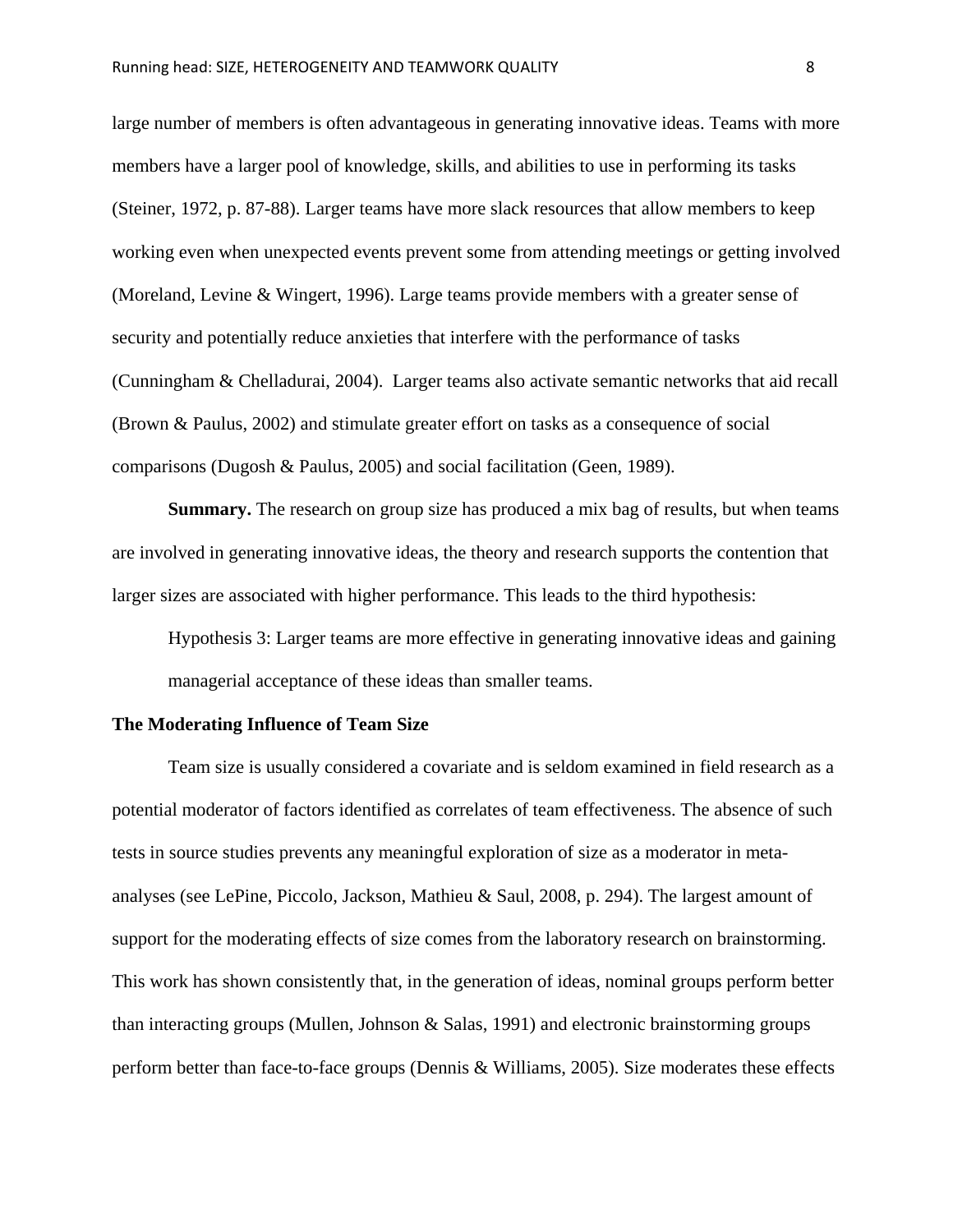in so far as stronger effects are found in larger groups. Similarly, Valacich, Wheeler, Mennecke and Wachter (1995) found in a laboratory experiment with electronic brainstorming that numerical group size interacted with informational heterogeneity. There were larger performance gains from increased heterogeneity as the number of group members increased.

Despite the laboratory evidence, whether size moderates the effects of team size and functional heterogeneity remains an open question because so few field studies include tests for the moderating effects of size. Cohen, et al (2011) provide one of the few exceptions in a study in which they found a stronger positive impact of a facilitator in larger groups. There are theoretical justifications for predicting that size is a moderator. One could extrapolate to team innovation from the social impact theory proposition that larger group size amplifies the effects of a variety of social processes (Lataneʹ, 1981). Another argument is that the paucity of unique ideas in a small team places a ceiling on the extent to which teamwork quality and functional heterogeneity can boost innovation and that innovative potential is only realized with the large pool of ideas associated with a larger team (see Valacich et al, 1995). It is possible that the benefits of functional heterogeneity and size are only achieved when both are relatively large. In a homogeneous team, where members bring similar ideas to the task, adding more members yields smaller marginal gains in the number of unique ideas. Increasing size in a homogeneous team could even lead to groupthink and other negative processes that stifle creativity. By contrast, in a heterogeneous team where members bring different ideas to the task, increasing the number of members generates a larger marginal gain in the production of unique ideas.

An implication of a dual – task interference paradigm (see Heninger, Dennis, & Hilmer, 2006; Dennis & Williams, 2005) is that efforts to enhance teamwork quality in a small team potentially divert resources from the core task of generating ideas. When there are few members,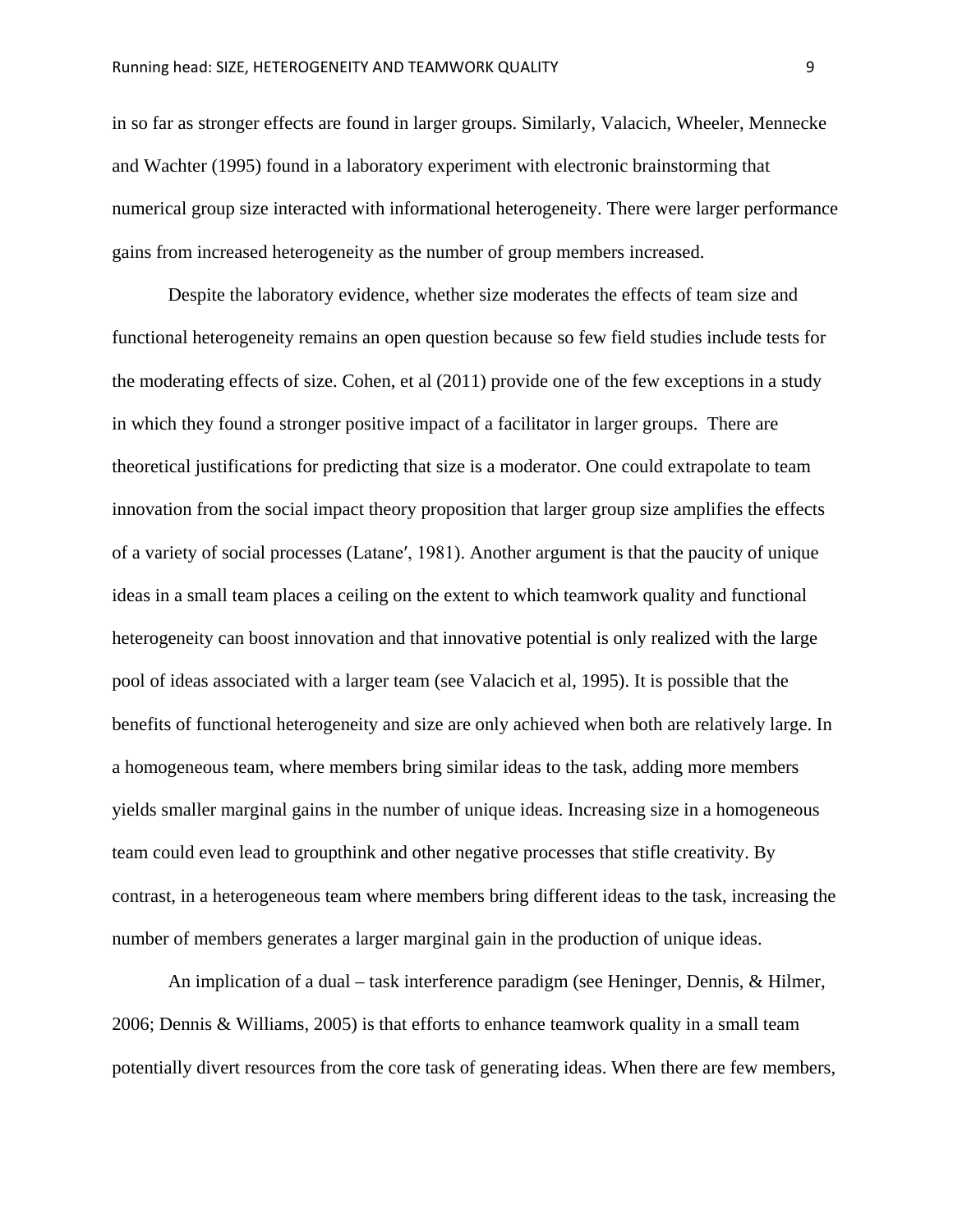less effort is required to ensure high quality teamwork. Monitoring and managing internal processes might even distract from member attention to the task and damage effectiveness. By contrast, the risks of process losses are greater in a large team and the benefits of attending to internal processes outweigh the costs.

**Summary.** There are surprisingly few field tests of the moderating effects of size but the laboratory evidence and some theory suggest that the effects of size and heterogeneity depend on team size. As stated in the following hypothesis, team size was expected to moderate the relation of teamwork quality and functional heterogeneity with team innovation.

Hypothesis 4: The positive relation of team effectiveness and teamwork quality increases in strength as team size increases.

Hypothesis 5: The positive relation of team effectiveness and functional heterogeneity increases in strength as team size increases.

#### **Method**

#### **The Organization and Group Program**

The organization was a utility company with over 10,000 employees and expenditures of about 4 billion dollars. Advice and involvement teams (see Sundstrom, De Meuse & Futrell, 1990) were given the task of generating ideas for reducing costs, improving productivity, enhancing the quality of work life, and improving customer service. Membership was voluntary, with members serving at least two year terms. The managers of the area represented by the team submitted names of employees for inclusion in a team with human resources making the final selection of members. Each team was responsible for generating ideas and then gaining the acceptance of management to implement these ideas. Teams met formally at least once a week for an hour or more to work on solutions to problems they deemed important. In addition,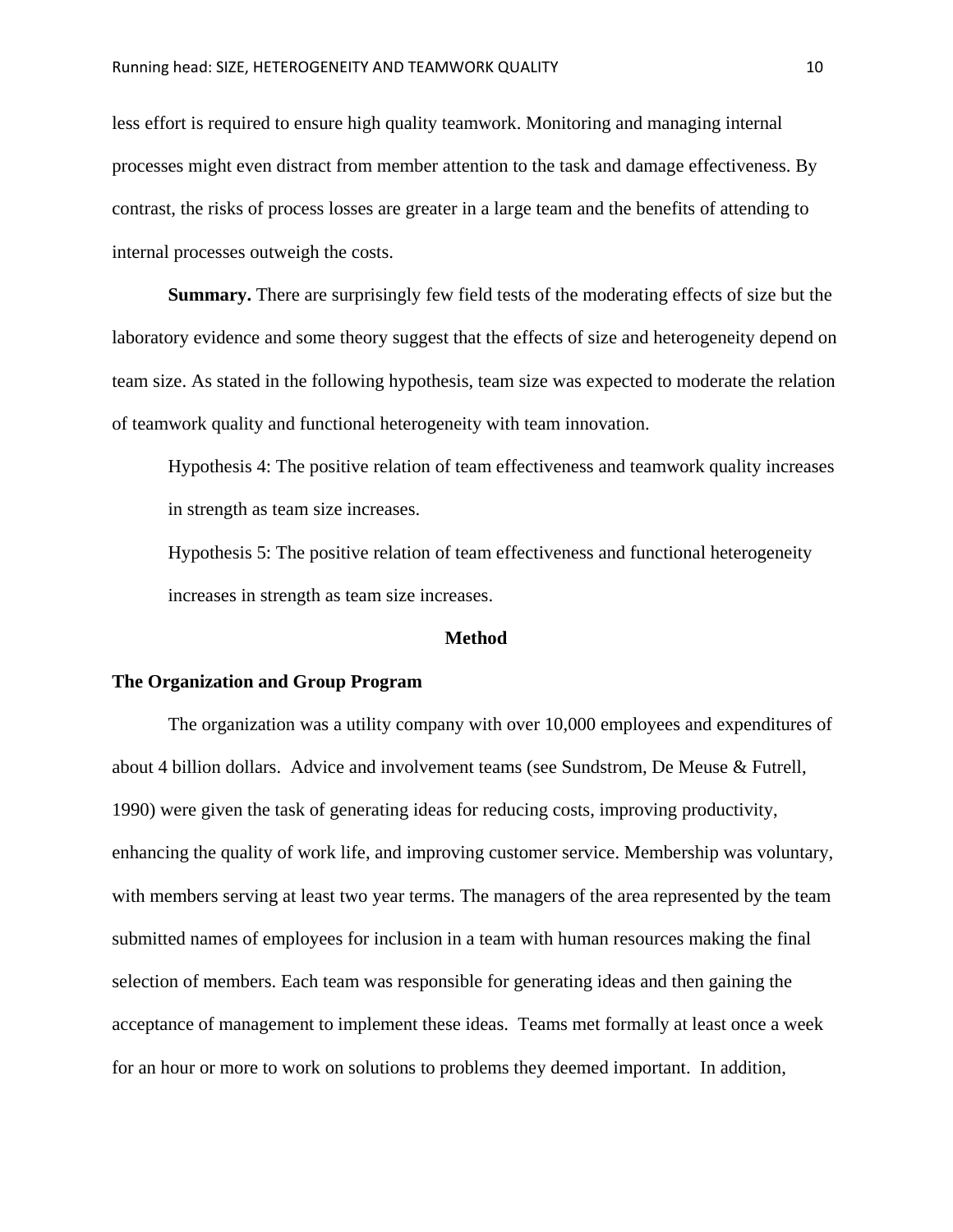informal meetings occurred between individual members and customers, coworkers, suppliers, and managers. Each team generated ideas that were submitted to a manager for approval.

# **Participants**

The characteristics of the sample are summarized in table 1. Members of 59 teams were surveyed with a self-report questionnaire during the summer prior to the calendar year in which the effectiveness of the team was measured. Of 448 team members, 383 returned usable questionnaires for a return rate of 85%. Member questionnaires were returned from 55 of the 59 teams, for a team return rate of 93%. The number of respondents on each team ranged from three to eleven with five or more respondents reporting on fortyfive of the teams.

#### Table 1

| Years as employee in       |             |     |
|----------------------------|-------------|-----|
| company                    | $M = 8.75$  |     |
| Months in team             | $M = 14.99$ |     |
| <b>Sex</b>                 | Percent     | N   |
| Male                       | 62.20%      |     |
| Female                     | 37.80%      |     |
| Occupation                 |             |     |
| Managerial                 | 15.50%      | 58  |
| Professional               | 28.80%      | 110 |
| Technical                  | 16.50%      | 63  |
| Secretarial                | 19.10%      | 73  |
| Skilled craft or trade     | 16.20%      | 62  |
| Other                      | 2.40%       | 9   |
| Frequency of team meetings |             |     |
| once a week (4)            | 21.70%      | 83  |
| every two weeks (3)        | 46.60%      | 178 |
| every three weeks (2)      | 11.80%      | 45  |
| Other $(1)$                | 17.80%      | 68  |
| Attendance                 |             |     |

#### Team Characteristics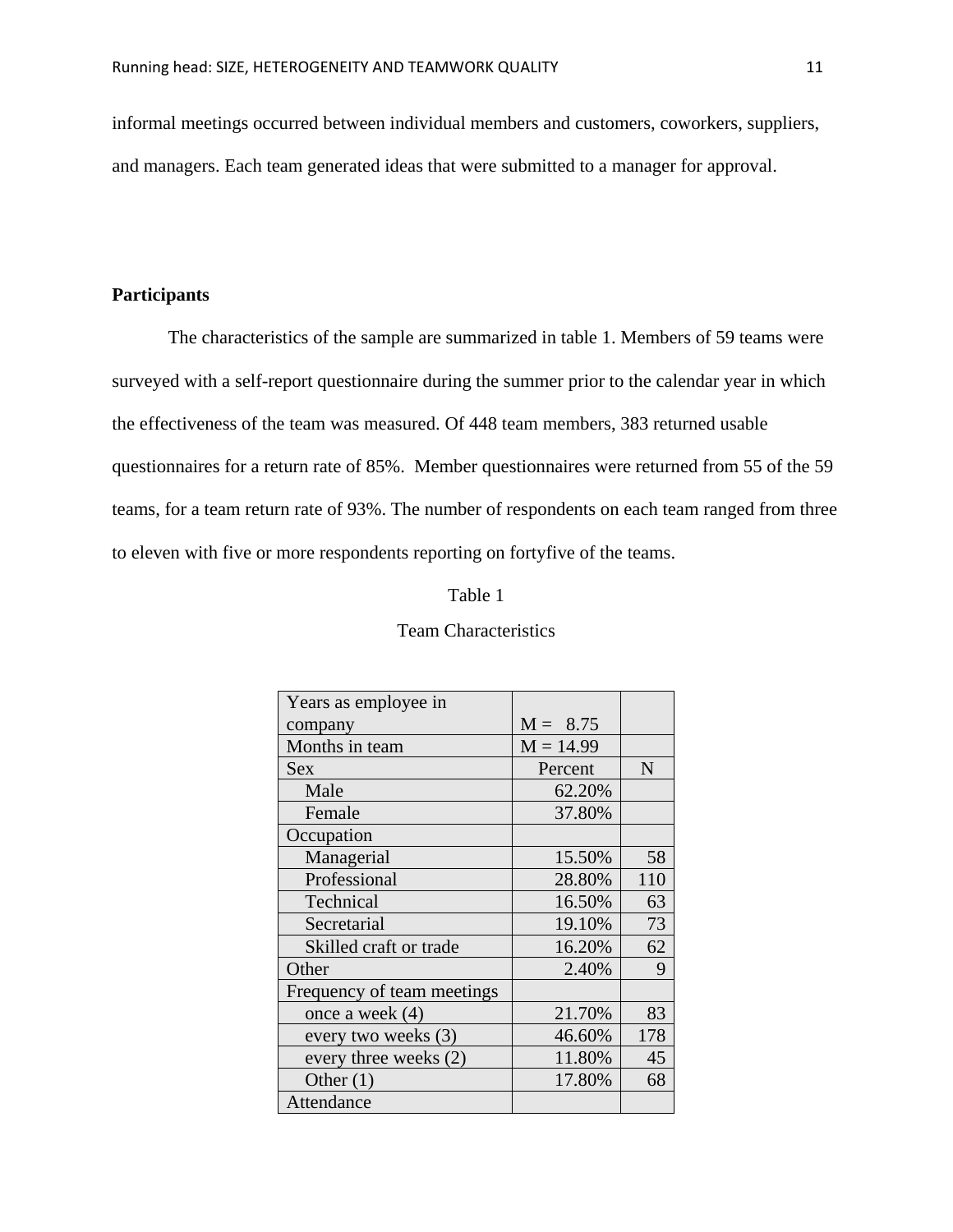| 100%       |        |     |
|------------|--------|-----|
| $99 - 75%$ | 20.90% |     |
| 74 - 50%   | 67.30% | 257 |
| $49 - 25%$ | 7.60%  | 29  |
| 24-0%      | 1.60%  |     |
| other      | 0.50%  |     |

# **Variables Used in the Tests of the Hypotheses**

The three independent variables in the tests of the hypotheses were team size, functional heterogeneity, and teamwork quality. These independent variables were used to predict five dependent variables, each reflecting an aspect of team effectiveness.

1. **Team size.** The number of members in each group ranged from 5 - 15. The mean group size was 8.47.

2. **Functional heterogeneity**. Respondents identified their job category (managerial, professional, technical, secretarial/clerical, skill craft or trade). Blau's (1977) index of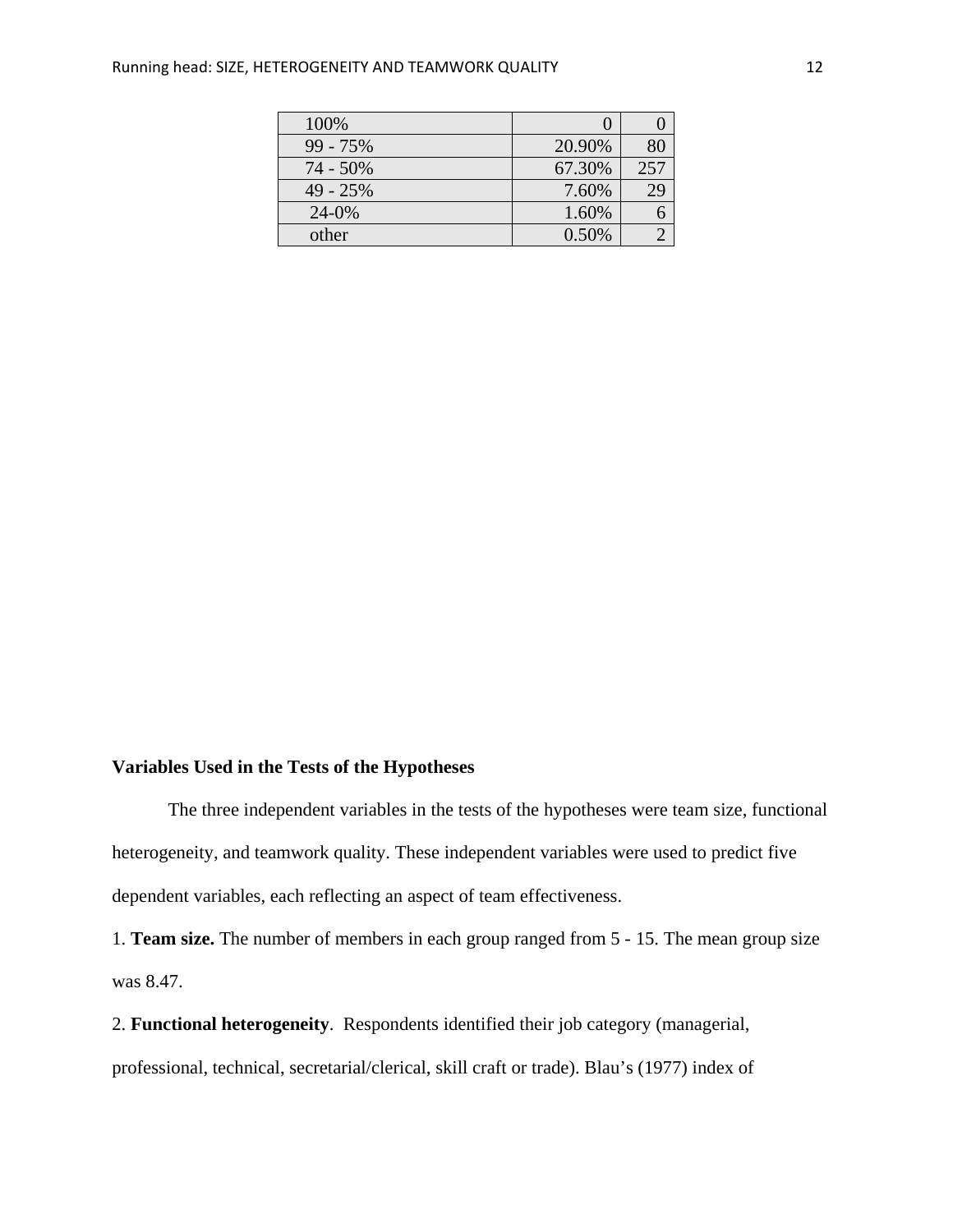heterogeneity  $1 - \sum_{i}^{N} (pi)^2$  was used to calculate functional heterogeneity. Pi is the proportion of members in the  $i<sup>th</sup>$  category, and N is the number of categories (i.e., 6). The index ranges from 0 (absolute homogeneity) to 1 (absolute heterogeneity).

3. **Teamwork Quality.** To measure the quality of teamwork, a self-report questionnaire was developed containing 49 items drawn from past research. Each of the items was answered on a four-point scale anchored with "Most of the time" (4), "Often" (3), "Seldom" (2), and "Never" (1). In forming the composite, items were reversed scored so that a higher value represented a more effective level of process. The items were intended to measure member perceptions of process dimensions commonly associated with the quality of teamwork. In tests of the hypotheses, an aggregate measure of teamwork quality was formed from the responses to the questionnaire items. The use of an aggregate measure has precedent in the team research and is consistent with LePine, et al's (2008, p. 294) contention that a broad measure is appropriate if the primary interest is general teamwork quality rather than specific dimensions.

4. **Team effectiveness**. The performance of the group was evaluated on five variables. The total number of ideas generated during the year and the number of these ideas that management approved (implemented ideas) were measured at the end of the first, second, and third calendar years following the administration of the questionnaire. The time lag between the collection of the performance data in the first year and the administration of the questionnaire was approximately fourteen months. Two other measures were the number of ideas generated per member and the number of ideas implemented per member. Each was computed by dividing the number of ideas generated and implemented by team size. Data on the number of ideas generated and implemented were missing for two of the 55 groups, reducing the number of teams to 53 in the analyses involving these variables. A fifth measure of performance was the mean of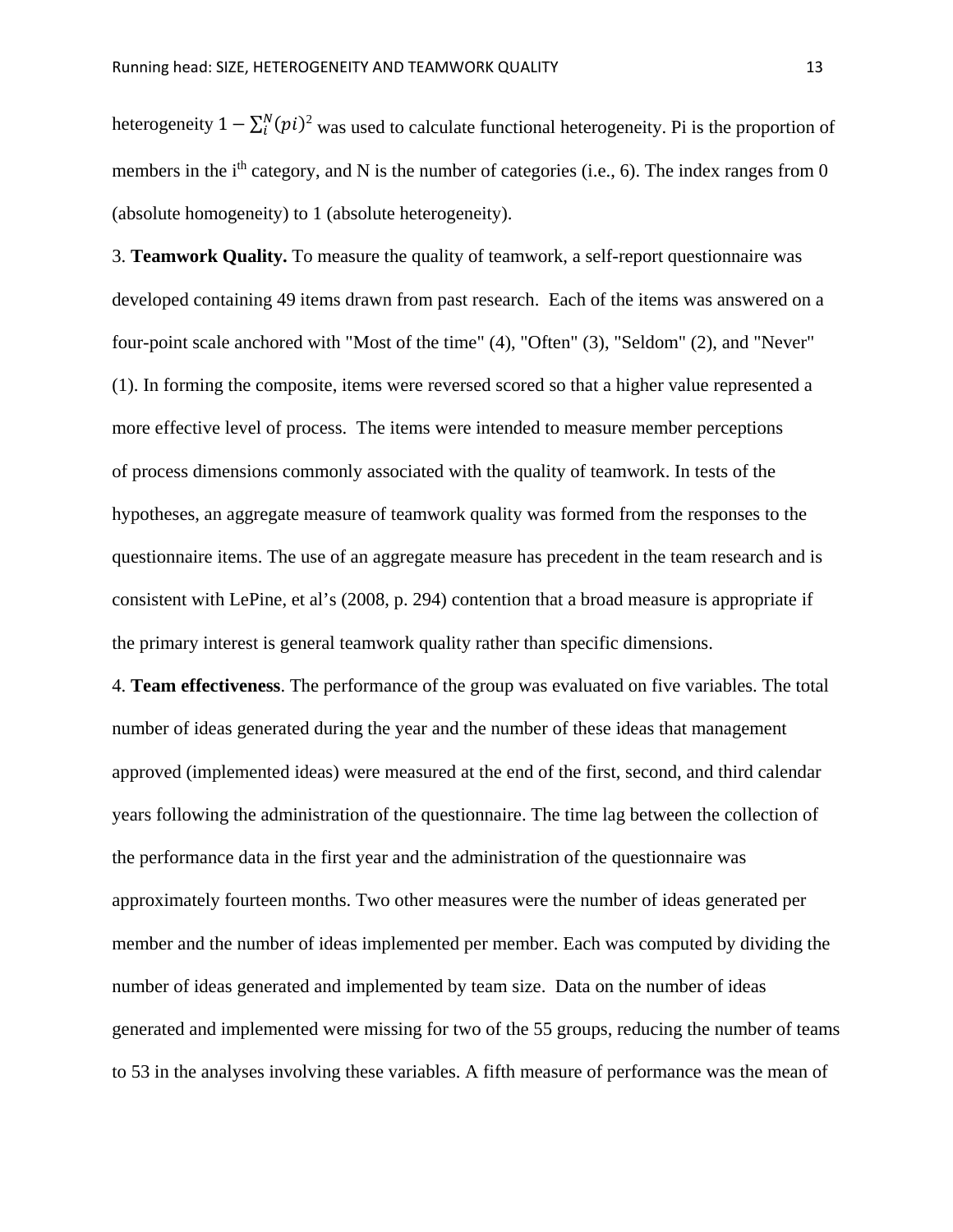the managers' ratings of the team's effectiveness on nine items. Managers responded to each item using a four-point scale anchored with "Most of the time" (4), "Often" (3), "Seldom" (2), and "Never" (1). Managerial evaluations were available for 50 of the 55 groups.

# **Variables Used in Exploratory Analyses**

A principal components analysis identified narrower teamwork quality themes that were used in follow-up, exploratory analyses. Based on a scree plot of eigenvalues, a varimax rotation with Kaiser normalization was used to force a five component solution. The items loading at .30 or higher on each component were averaged to form five subscores. The positive internal process subscale consisted of items indicating behaviors and attitudes conducive to good performance (e.g., "members are highly motivated to work for the success of this group," "members of my group come to meeting prepared," and "when the discussion strays, someone in the group will quickly get the members back on the main topic"). A second component was voice and consisted of items indicating involvement in the decisions of the team (e.g., "The opinions of all members are given equal consideration", and "every individual in the group feels that his or her ideas are welcome"). The perceived benefits scale reflected perceptions of members that group participation benefited them (e.g., "My participation in the focus group has improved my leadership skills," and "being a member of the focus group has helped me become more productive in my job"). The negative processes subscale consisted of behaviors and attitudes disruptive to team functioning (e.g., "a few of the members do most of the work", and "disagreement in my group deteriorates into bickering and conflict"). Finally, the management relationship subscale consisted of items indicating the extent to which the team worked well with management (e.g., "my group's efforts are supported by our management" and "my group's management responds promptly to the group's proposals").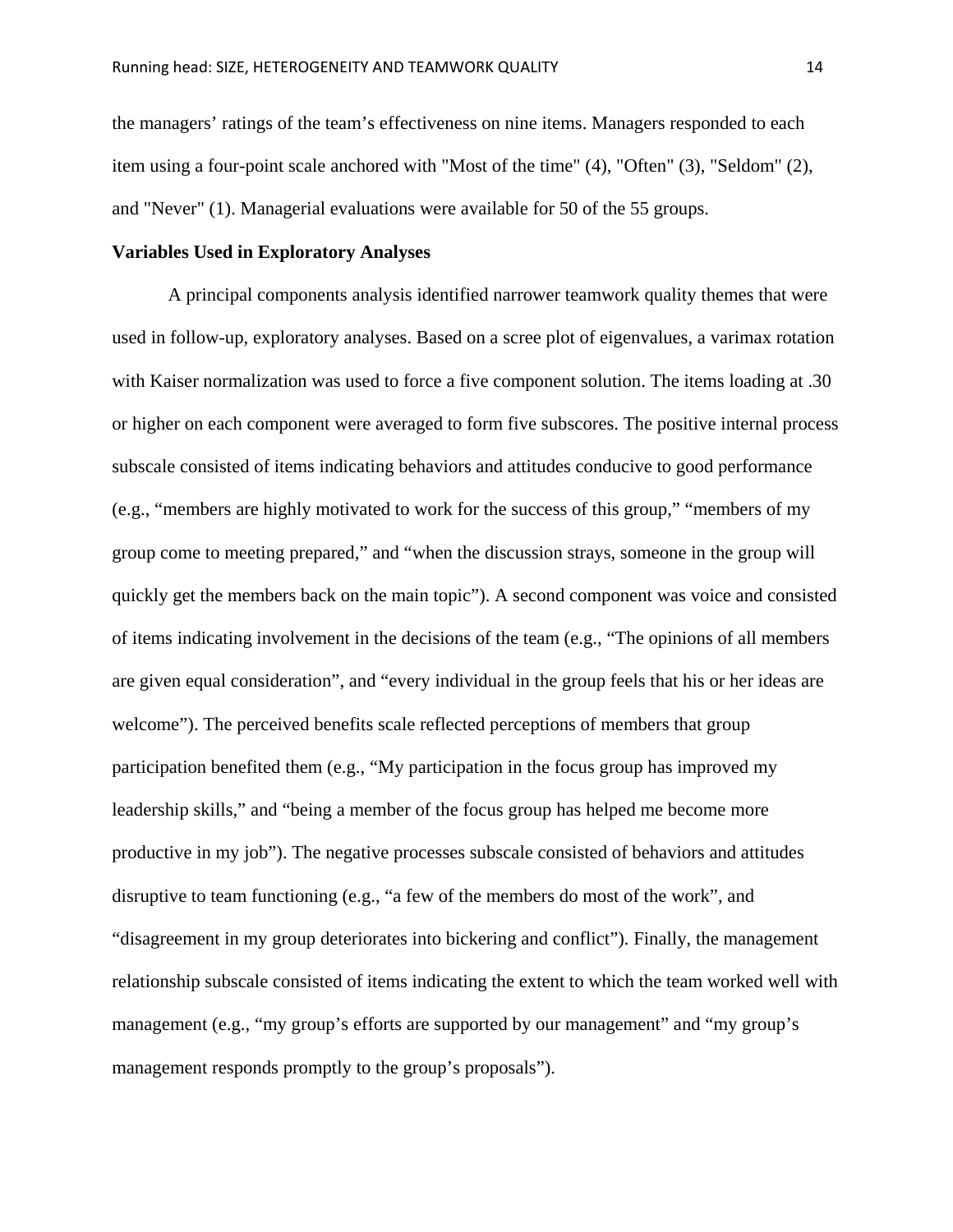# **Aggregation and Reliability Considerations**

Table 2 summarizes the evidence for the internal consistency, within group agreement, and reliability of the measures. A coefficient alpha was computed to assess the internal consistency of each scale. Interrater agreement was computed using  $r_{wg}$  (James, Demaree & Wolf, 1984) and the average deviation or AD (Smith-Crowe, Burke, Cohen and Doveh, 2014). The intraclass correlation was computed for a single item (ICC1) as well as the mean of the items in each scale (ICC avg). The findings provide support for the use of the independent and dependent variables used in the primary hypothesis testing. The evidence was not as strong for the five components but was considered sufficient for the purposes of exploratory analyses.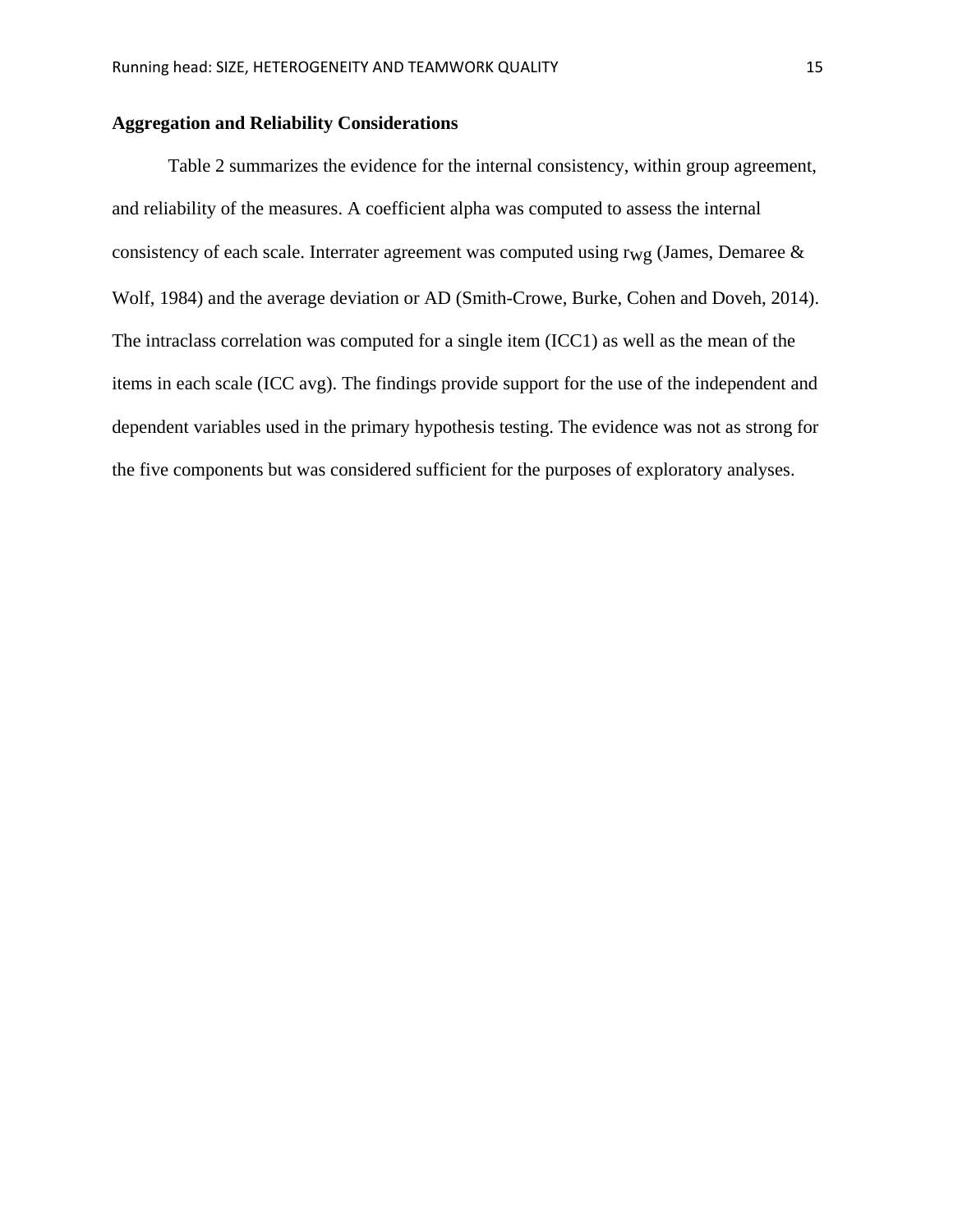|                    |        |       | AD        |           | $r_{\rm wg}$ |           | <b>ICC</b> |           |
|--------------------|--------|-------|-----------|-----------|--------------|-----------|------------|-----------|
| Variable           | Number |       | Mean      | Median    | Mean         | Median    | ICC(1)     | ICC(av)   |
|                    | Items  | Alpha |           |           |              |           |            |           |
| TeamQual.          | 49     | .93   | .21       | .21       | .93          | .94       | .22        | .69       |
| Manag. Relats.     | 3      | .85   | .47       | .44       | .66          | .74       | .28        | .75       |
| PosProc            | 21     | .90   | .30       | .29       | .85          | .87       | .23        | .71       |
| <b>Benefits</b>    | 8      | .84   | .34       | .34       | .82          | .83       | .10        | .47       |
| Voice              | 8      | .74   | .29       | .29       | .87          | .90       | .07        | .37       |
| Neg. Proc.         | 10     | .79   | .22       | .18       | .89          | .92       | .14        | .56       |
| Manag.Eval.        | 9      | .88   | <b>NA</b> | <b>NA</b> | <b>NA</b>    | <b>NA</b> | .44        | .88       |
| Implem.Ideas       | 3      | .88   | <b>NA</b> | <b>NA</b> | <b>NA</b>    | <b>NA</b> | <b>NA</b>  | <b>NA</b> |
| <b>Total Ideas</b> | 3      | .84   | <b>NA</b> | <b>NA</b> | <b>NA</b>    | <b>NA</b> | <b>NA</b>  | <b>NA</b> |

# Reliability and Interrater Agreement of Measures

Note. TeamQual, Manag. Relats.,PosProc, Benefits, Voice, Neg. Proc., and Manag.eval. are the mean ratings on the teamwork quality, management relationships, positive process, perceived benefits, voice, negative processes, and management evaluation scales, respectively. Implem.Ideas and Total Ideas are the average of the number of ideas approved by management and the total ideas generated by the teams, respectively. NA indicates that the measure of interrater agreement or reliability was not applicable to the specific scale.

### **Results**

Bivariate correlational and regression analyses were computed to test the hypotheses. The means, standard deviations, and bivariate correlations are reported in table 3. A separate hierarchical regression was conducted for each of the effectiveness measures (Cohen  $\&$  Cohen, 1975). An effectiveness measure was first regressed on group size, functional heterogeneity, and teamwork quality at the first step and then group size X teamwork quality and group size X functional heterogeneity products at the second step. A statistically significant contribution of a product term at the second step was taken as evidence of a moderator effect. The results of the regression analyses for each of the five effectiveness measures are reported in table 4.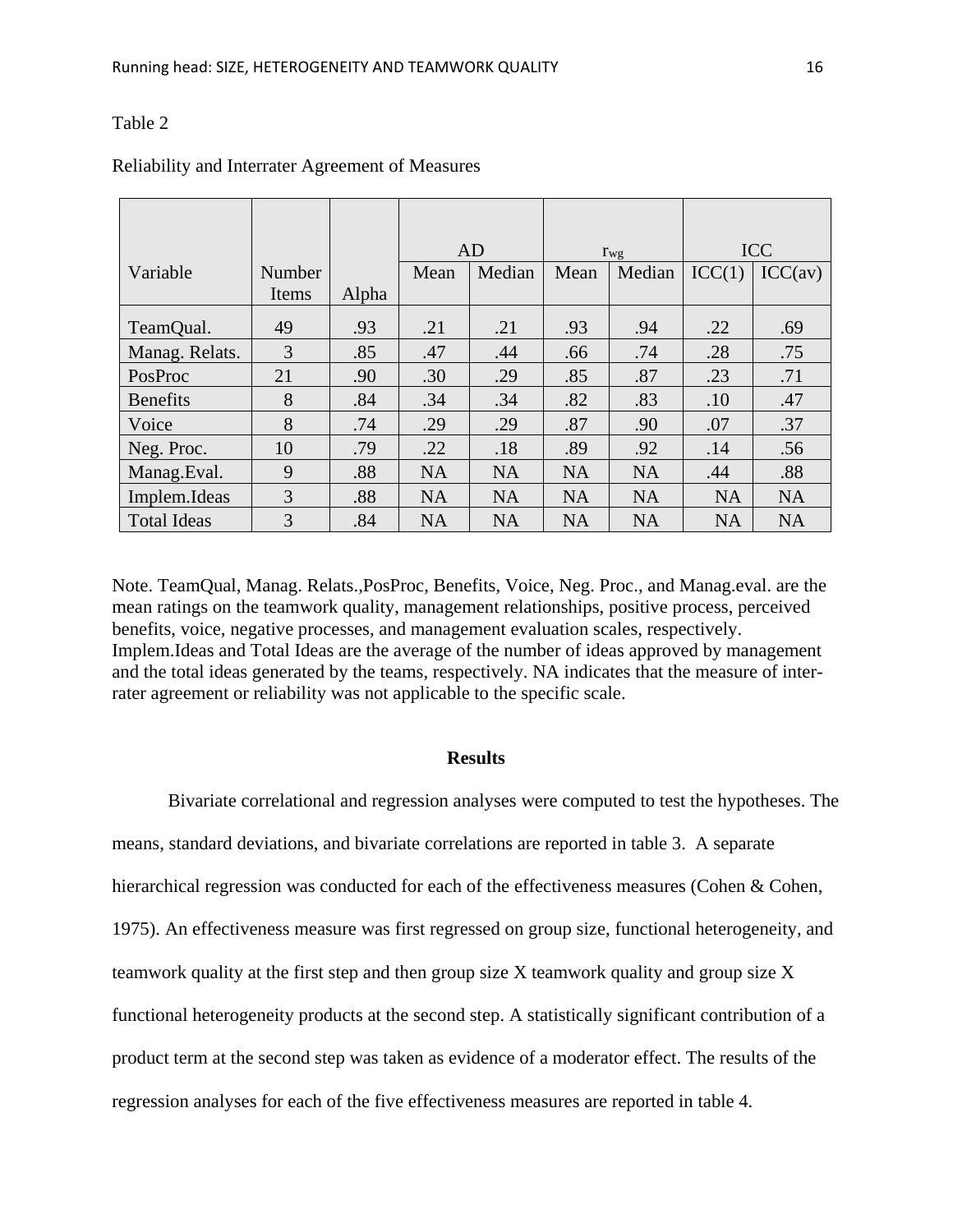# Intercorrelations Among Variables

| Variable                     | Mean  | <b>SD</b> |              | $\overline{2}$ | 3               | 4                | 5                | 6              | $\overline{7}$ | 8              | 9                | 10               | 11               | 12               | 13               |
|------------------------------|-------|-----------|--------------|----------------|-----------------|------------------|------------------|----------------|----------------|----------------|------------------|------------------|------------------|------------------|------------------|
| Maneval (1)                  | 3.04  | .47       | $\mathbf{1}$ | .25<br>(50)    | .14<br>(50)     | .18<br>(50)      | .04<br>(50)      | .27<br>(50)    | .04<br>(50)    | .06<br>(50)    | $.47***$<br>(50) | $-.14$<br>(50)   | .01<br>(50)      | .03<br>(50)      | .15<br>(50)      |
| Implemented<br>Ideas $(2)$   | 9.05  | 9.89      |              | 1              | $.92**$<br>(53) | $.95***$<br>(53) | $.85***$<br>(53) | $.36*$<br>(53) | $.37*$<br>(53) | $.28*$<br>(53) | .26<br>(53)      | .17<br>(53)      | .02<br>(53)      | $.30*$<br>(53)   | $.31*$<br>(50)   |
| Tot. Ideas (3)               | 12.52 | 13.99     |              |                | $\mathbf 1$     | $.85***$<br>(53) | $.94**$<br>(53)  | $.30*$<br>(53) | $.33*$<br>(53) | .23<br>(53)    | .19<br>(53)      | .12<br>(53)      | .04<br>(53)      | $.26*$<br>(53)   | $.29*$<br>(53)   |
| Implemented<br>per Mem. (4)  | 1.04  | .97       |              |                | $\mathbf{r}$    | 1                | $.90**$<br>(53)  | .12<br>(53)    | $.34*$<br>(53) | $.30*$<br>(53) | .15<br>(53)      | .21<br>(53)      | .05<br>(53)      | $.32*$<br>(53)   | $.32*$<br>(53)   |
| <b>Total per</b><br>Mem. (5) | 1.46  | 1.34      |              |                |                 |                  | $\mathbf 1$      | .04<br>(53)    | $.29*$<br>(53) | .21<br>(53)    | .06<br>(53)      | .12<br>(53)      | .07<br>(53)      | .26<br>(53)      | $.30*$<br>(53)   |
| Team Size(6)                 | 8.47  | 2.24      |              |                |                 |                  |                  | 1              | .21<br>(55)    | $-.03$<br>(55) | $.28*$<br>(55)   | $-.19$<br>(55)   | $-.09$<br>(55)   | $-.05$<br>(55)   | $-.02$<br>(55)   |
| Functional<br>Hetero. (7)    | .50   | .22       |              |                |                 |                  |                  |                | $\mathbf{1}$   | $-.17$<br>(53) | $-.22$<br>(53)   | $-.09$<br>(53)   | $-.17$<br>(53)   | $-.14$<br>(53)   | $-.14$<br>(53)   |
| Teamwork<br>Quality (8)      | 1.91  | .24       |              |                |                 |                  |                  |                |                | $\mathbf 1$    | $.53***$<br>(55) | $.75***$<br>(55) | $.75***$<br>(55) | $.96**$<br>(55)  | $.82**$<br>(53)  |
| Mngmt<br>Rels.(9)            | 1.95  | .51       |              |                |                 |                  |                  |                |                |                | $\mathbf{1}$     | .24<br>(53)      | $.28*$<br>(53)   | $.40*$<br>(53)   | $.48**$<br>(53)  |
| Voice $(10)$                 | 1.59  | .19       |              |                |                 |                  |                  |                |                |                |                  | $\mathbf{1}$     | $.60**$<br>(53)  | $.71***$<br>(53) | $.48**$<br>(53)  |
| Proc. Loss<br>(11)           | 2.09  | .21       |              |                |                 |                  |                  |                |                |                |                  |                  | 1                | $.70**$<br>(55)  | $.40**$<br>(55)  |
| Pos. Process<br>(12)         | 1.91  | .31       |              |                |                 |                  |                  |                |                |                |                  |                  |                  | $\mathbf{1}$     | $.75***$<br>(55) |
| Perceived<br>Benefits (13)   | 1.94  | .29       |              |                |                 |                  |                  |                |                |                |                  |                  |                  |                  |                  |

 $*<sub>p</sub> < .05; **<sub>p</sub> < .01$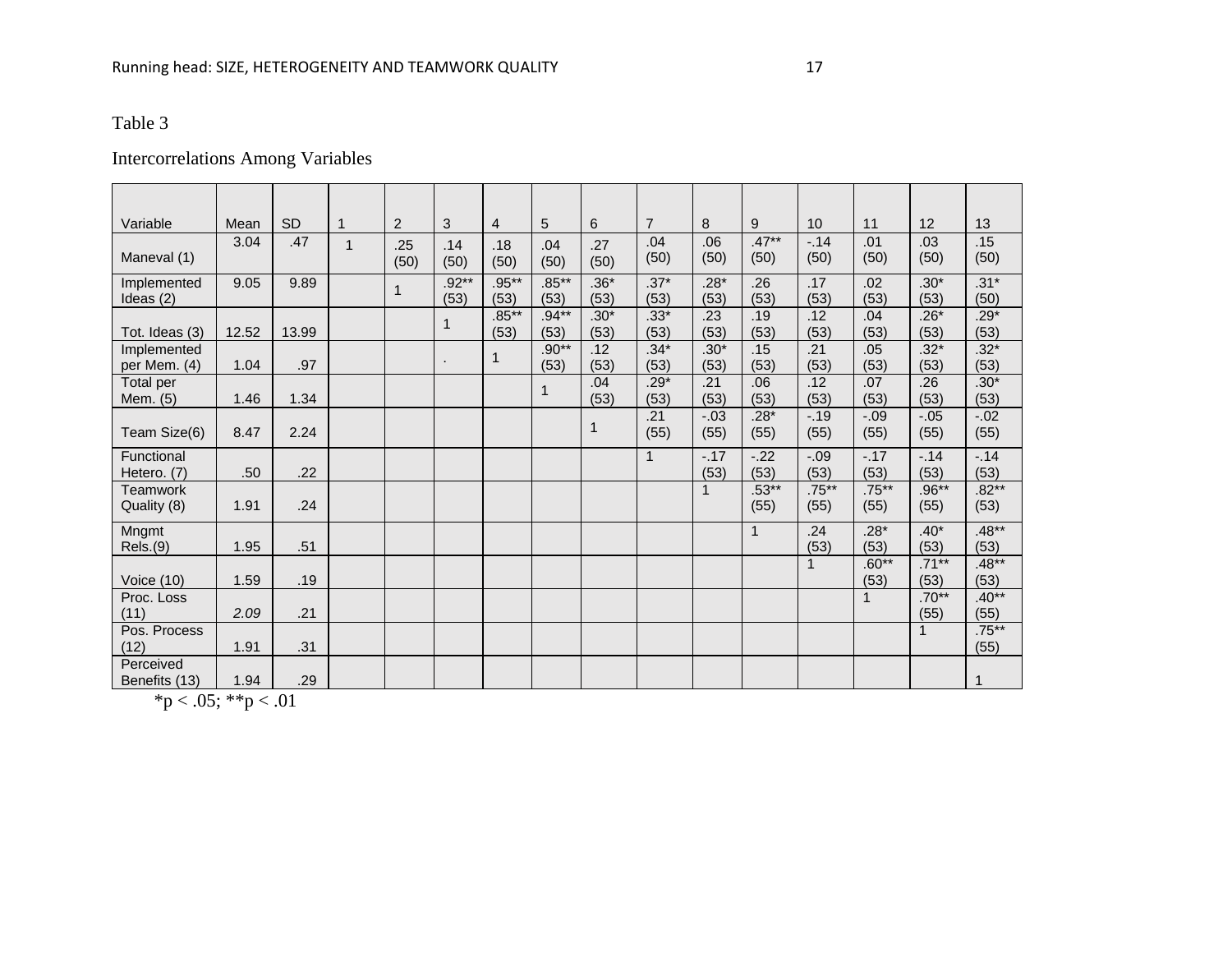|                                                    | Criterion                     |         |                         |         |                   |       |                           |         |                              |        |                               |  |
|----------------------------------------------------|-------------------------------|---------|-------------------------|---------|-------------------|-------|---------------------------|---------|------------------------------|--------|-------------------------------|--|
|                                                    | Implemented<br>Ideas          |         | Total<br>Ideas          |         |                   |       | Manager<br>Evaluation     |         | Implemented<br>Ideas PerMem. |        | <b>Total Ideas</b><br>Per Mem |  |
| Predictors                                         | $\beta$                       | $R^2$   | $\beta$                 | $R^2$   |                   | $R^2$ | $\beta$                   | $R^2$   | ß                            | $R^2$  |                               |  |
| Step 1                                             |                               | $.35**$ |                         | $.25**$ |                   | .08   |                           | $.24**$ |                              | $.16*$ |                               |  |
| <b>Size</b><br>Hetero.<br><b>TeamQual</b>          | $.29*$<br>$.38**$<br>$.36***$ |         | .25<br>$.33*$<br>$.29*$ |         | .27<br>.01<br>.07 |       | .05<br>$.39**$<br>$.36**$ |         | $-.02$<br>$.35*$<br>$.26*$   |        |                               |  |
| Step 2                                             |                               | $.48**$ |                         | $.40**$ |                   | .12   |                           | $.32**$ |                              | $.27*$ |                               |  |
| TeamQual<br><b>XSize</b><br>Hetero<br><b>XSize</b> | $3.20**$<br>.92               |         | $3.53**$<br>1.66        |         | $-1.01$<br>.80    |       | $2.37*$<br>.65            |         | $2.62*$<br>1.11              |        |                               |  |

Regression of Team Effectiveness on Size, Heterogeneity, and Team Quality

 $*<sub>p</sub> < .05; ** p < .01;$ 

The first step yielded a significant  $R^2$  in the prediction of implemented ideas (F (3,49) = 8.66, p < .01), total ideas (F (3,49) = 5.36, p < .01), implemented ideas per member (F (3,49) = 5.29,  $p < .01$ ), and total ideas per member (F (3,49) = 3.03,  $p < .05$ ). Entry of the product terms at the second step yielded a statistically significant  $R^2$  in the prediction of implemented ideas (F  $(5,47) = 8.62$ , p < .01), total ideas (F (5,47) = 6.25, p < .01), implemented ideas per member (F  $(5,47) = 4.33$ , p < .01), and the total ideas per member (F (3, 49) = 3.52, p < .01). The R<sup>2</sup> at the first and second steps was statistically nonsignificant in the prediction of managerial evaluations.

# **Hypothesis 1: Teamwork Quality as a Predictor**

In support of hypothesis 1, the bivariate correlations for teamwork quality were statistically significant for the number of implemented ideas ( $r = .28$ ,  $p < .05$ ) and the number of implemented ideas per member ( $r = .30$ ,  $p < .05$ ) but were statistically nonsignificant for total ideas ( $r = .23$ , ns) and total ideas per member ( $r = .21$ , ns). The regression analyses showed that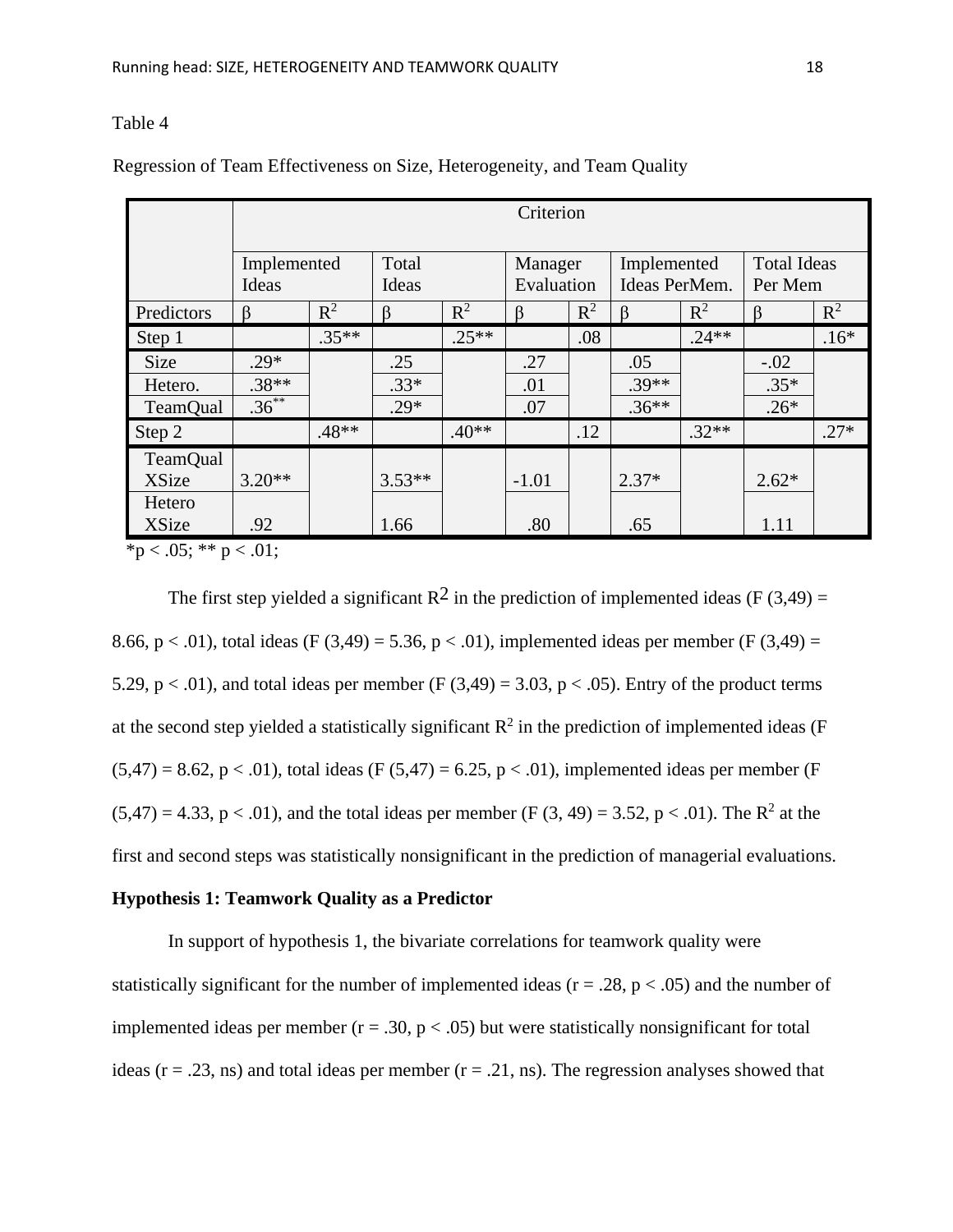teamwork quality was positively related to the number of implemented ideas ( $\beta = 0.36$ , t = 3.05, p  $<$  0.01), total ideas ( $\beta$  = .29, t = 2.33, p $<$  0.05), implemented ideas per member ( $\beta$  = .36, t = 2.89, p  $<$ .01), and total ideas per member ( $\beta = .26$ ,  $t = 2.01$ ,  $p < .05$ ). Teamwork quality was unrelated to managerial evaluations.

### **Hypothesis 2: Functional Heterogeneity as a Predictor**

Consistent with hypothesis 2, higher functional heterogeneity was positively related to the number of total ideas ( $r = .33$ ,  $p < .05$ ), the number of implemented ideas ( $r = .38$ ,  $p < .01$ ), the number of implemented ideas per member ( $r = .34$ ,  $p < .05$ ), and the number of total ideas per member ( $r = .29$ ,  $p < .05$ ). Also consistent with hypothesis 2, the standardized partial regression coefficients indicated that the more heterogeneous groups generated more implemented ideas (ß  $= .38$ , t =3.15, p<.01), more total ideas ( $\beta = .33$ , t =2.53, p<.05), more implemented ideas per member ( $\beta = .39$ , t = 3.02, p < .01), and more total ideas per member ( $\beta = .35$ , t = 2.53, p < .05). The correlation and the standardized partial regression coefficients were statistically nonsignificant for managerial evaluations.

#### **Hypothesis 3: Team Size as a Predictor**

Consistent with hypothesis 3, larger team size was associated with more implemented ideas (r = .36, p < .01) and more total ideas (r = .30, p < .05). The regression of the number of implemented ideas on the predictors indicated that larger groups had more implemented ideas (ß  $=$  29, t = 2.48, p < .05). The standardized partial regression coefficients obtained for group size were statistically nonsignificant in the prediction of implemented ideas per member ( $\beta = -0.05$ , t  $=$ .418, ns) and total ideas per member ( $\beta = 0.02$ , t = .14, ns). Marginally significant effects for managerial evaluations indicated a tendency for larger groups to receive more positive evaluations ( $\beta = 27$ ,  $t = 1.85$ ,  $p < .08$ ) and more total ideas ( $\beta = .25$ ,  $t = 1.94$ ,  $p < .06$ ).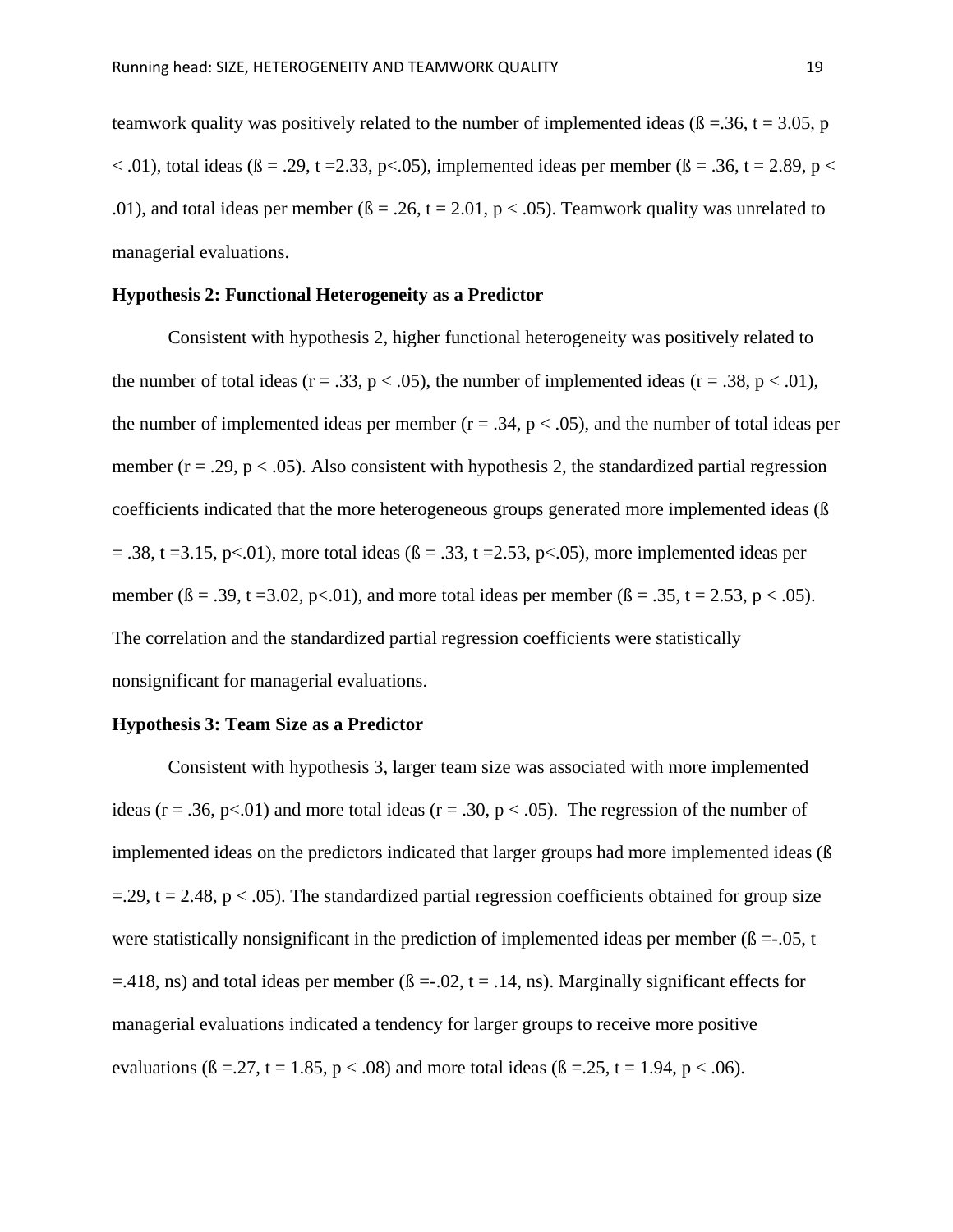### **Hypothesis 4: Team Size as a Moderator**

Support was found for hypothesis 4 on four of the five criterion measures. Consistent with the hypothesis, the standardized partial regression coefficient of the product of size and teamwork quality was statistically significant for the number of implemented ideas ( $\beta = 3.20$ , t = 3.13, p < 0.01), total ideas ( $\beta$  = 3.53, t = 3.22, p < 0.01), implemented ideas per member ( $\beta$  = 2.37, t = 2.03, p < 0.05) and total ideas per member ( $\beta$  = 3.17, t = 2.62, p < 0.05). The positive regression coefficient indicated that increasing the size of the team amplified the beneficial effects of teamwork quality. The standardized regression coefficient was statistically nonsignificant for managerial evaluations.

To further interpret the two-way interaction found for team size and team process, the samples were split at the median on team size ( $n < 9$  = small;  $n > 8$  = large). The correlations between the process measures and the effectiveness measures within the large and small teams are reported in table 5. The correlations of teamwork quality with implemented ideas, total ideas, ideas implemented per member, and total ideas per member were positive and larger for the large teams than for the small teams. Each of the effectiveness measures was plotted against teamwork quality for large and small teams. Similar results were found for all the measures except for managerial evaluations, but only the plot for the number of implemented ideas is presented in figure 1. The comparisons reported in figures 1 and table 5 are intended to help interpret the moderating effect found for the continuous measure of size and are not primary tests of the hypotheses.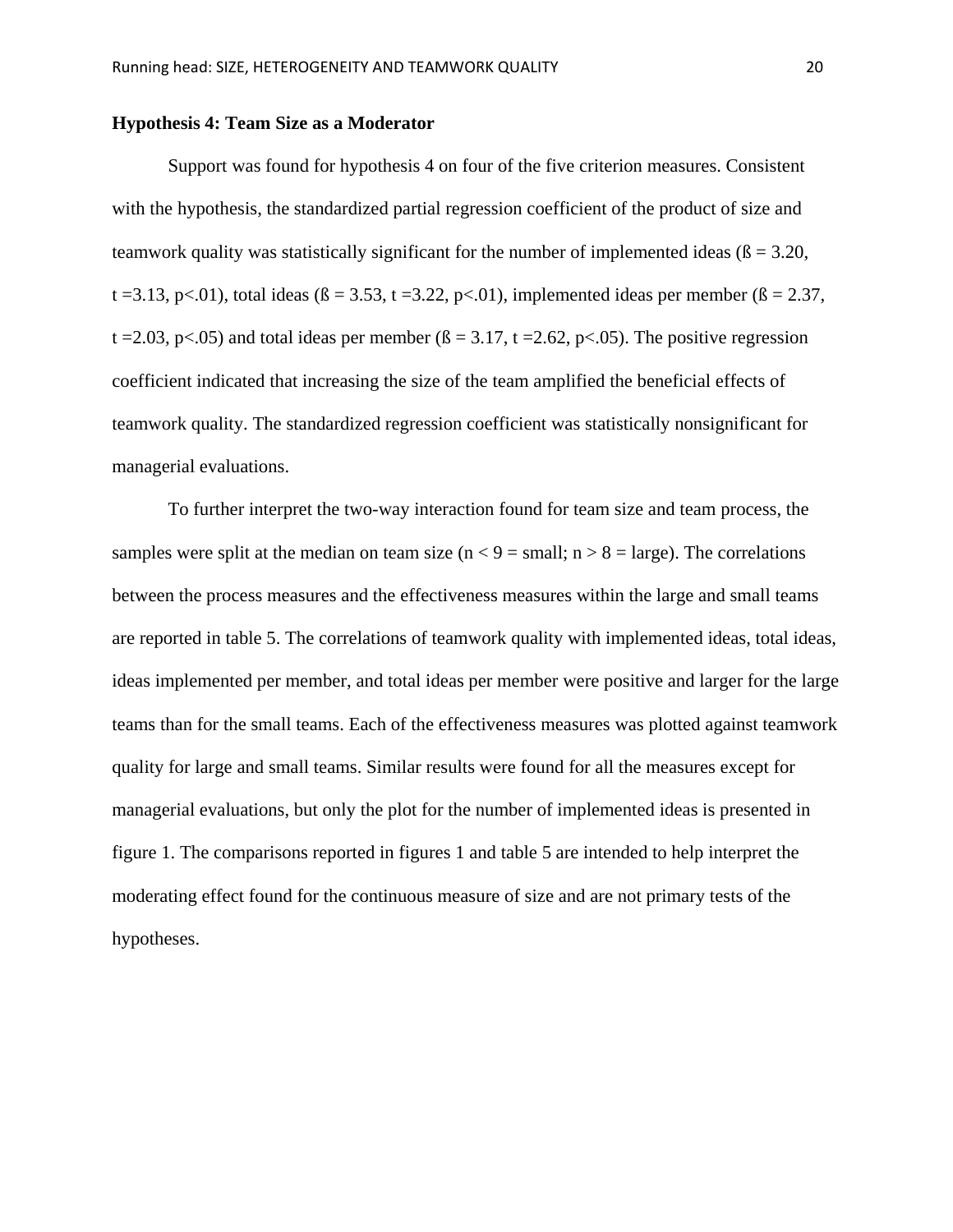The Correlations Between Teamwork Quality and Team Effectiveness

in the Large and Small Teams

|                                 | <b>Team Size</b> |        |         |
|---------------------------------|------------------|--------|---------|
| <b>Effectiveness Measure</b>    | Large            | Small  | Z       |
| <b>Implemented Ideas</b>        | $.58*$           | $-.03$ | $2.35*$ |
| <b>Total Ideas</b>              | $.48*$           | $-.08$ | $2.04*$ |
| <b>Managerial Evaluation</b>    | .01              | .13    | ns      |
| <b>Implemented Per Member</b>   | $.60**$          | .02    | $2.28*$ |
| <b>Total Per Member</b>         | $.51**$          | $-.08$ | $2.18*$ |
| N                               | 23               | 30     |         |
| $*_{\mathsf{D}\leq \mathsf{L}}$ |                  |        |         |

# Figure 1. Scatterplot for Regression of Number of Implemented

Ideas on Teamwork Quality in Small and Large teams.

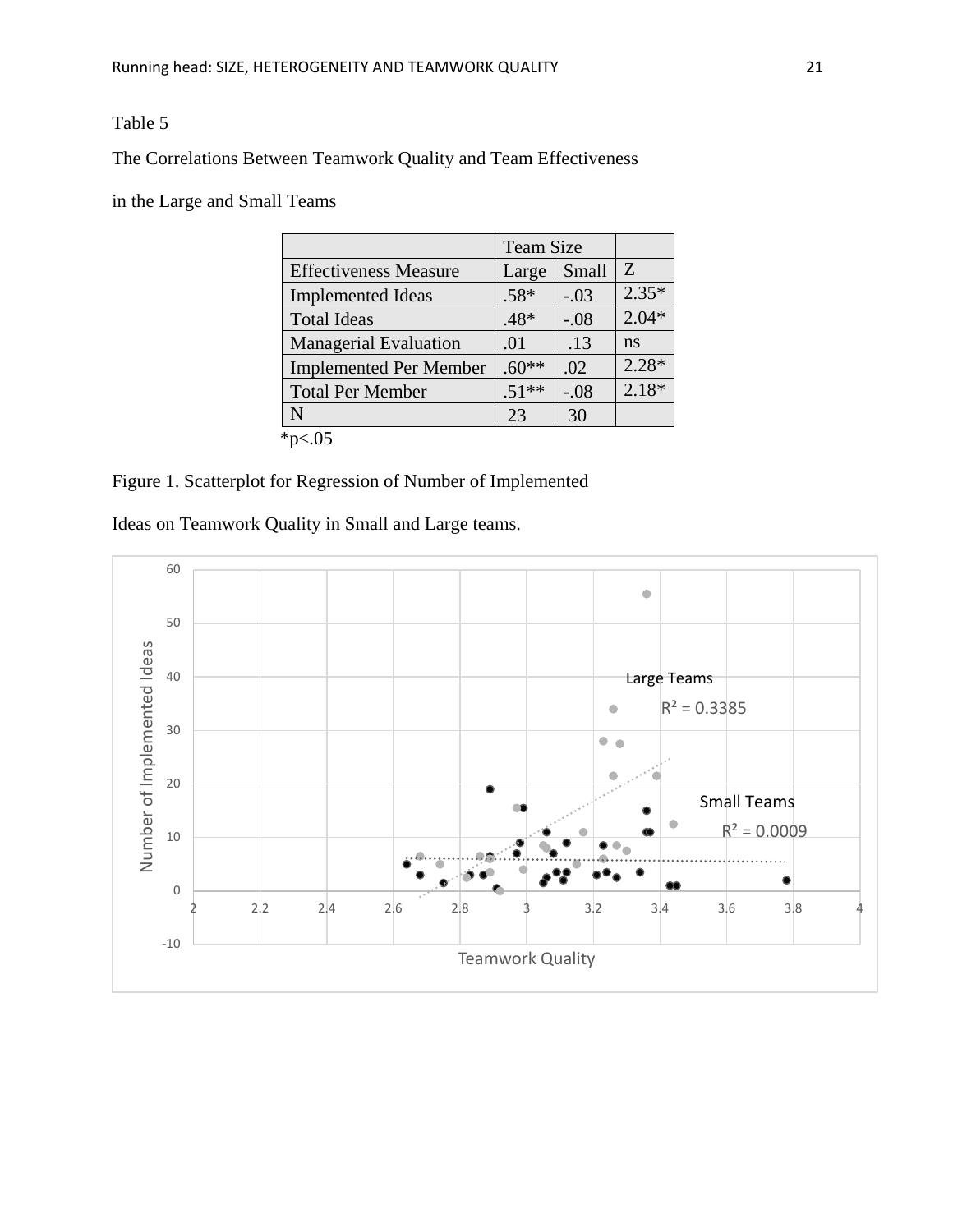# **Exploratory Analyses**

To further illuminate the results of the hypotheses tests, exploratory analyses were conducted using the teamwork quality subscores. A separate multiple regression analysis was conducted for each of the five subscores following the same regression procedures used in the analysis of the aggregate teamwork quality measure. The findings for the teamwork quality measure were for the most part replicated with the positive process, perceived benefits, and managerial relationships measures. Although the aggregate teamwork quality measure was unrelated to managerial evaluations, the management relations subcomponent of this aggregate was positively related to managerial evaluations after controlling for size and functional heterogeneity ( $\beta = .47$ ,  $t = 3.35$ ,  $p < .01$ ). The only statistically significant relation found for voice was for the number of implemented ideas. After controlling for size and heterogeneity, reports of voice was associated with more implemented ideas ( $\beta = .26$ ,  $t = 2.12$ ,  $p < .05$ ). The negative process subcomponent was unrelated to all five of the effectiveness measures in the bivariate and multiple regression analyses.

#### **Discussion**

The findings of the present study confirmed the importance as predictors of team effectiveness of quality teamwork and two compositional factors – size and functional heterogeneity. Specifically, larger teams whose members were diverse in their functional affiliations and who reported high quality teamwork were more productive over a three-year period than smaller, functionally homogeneous teams with lower quality teamwork. The findings show that team size moderated the relation of high quality teamwork to team effectiveness with a much stronger positive relation occurring in larger teams than in smaller teams. Contrary to studies showing a loss of efficiency in productivity with larger size or heterogeneity (Brandt  $\&$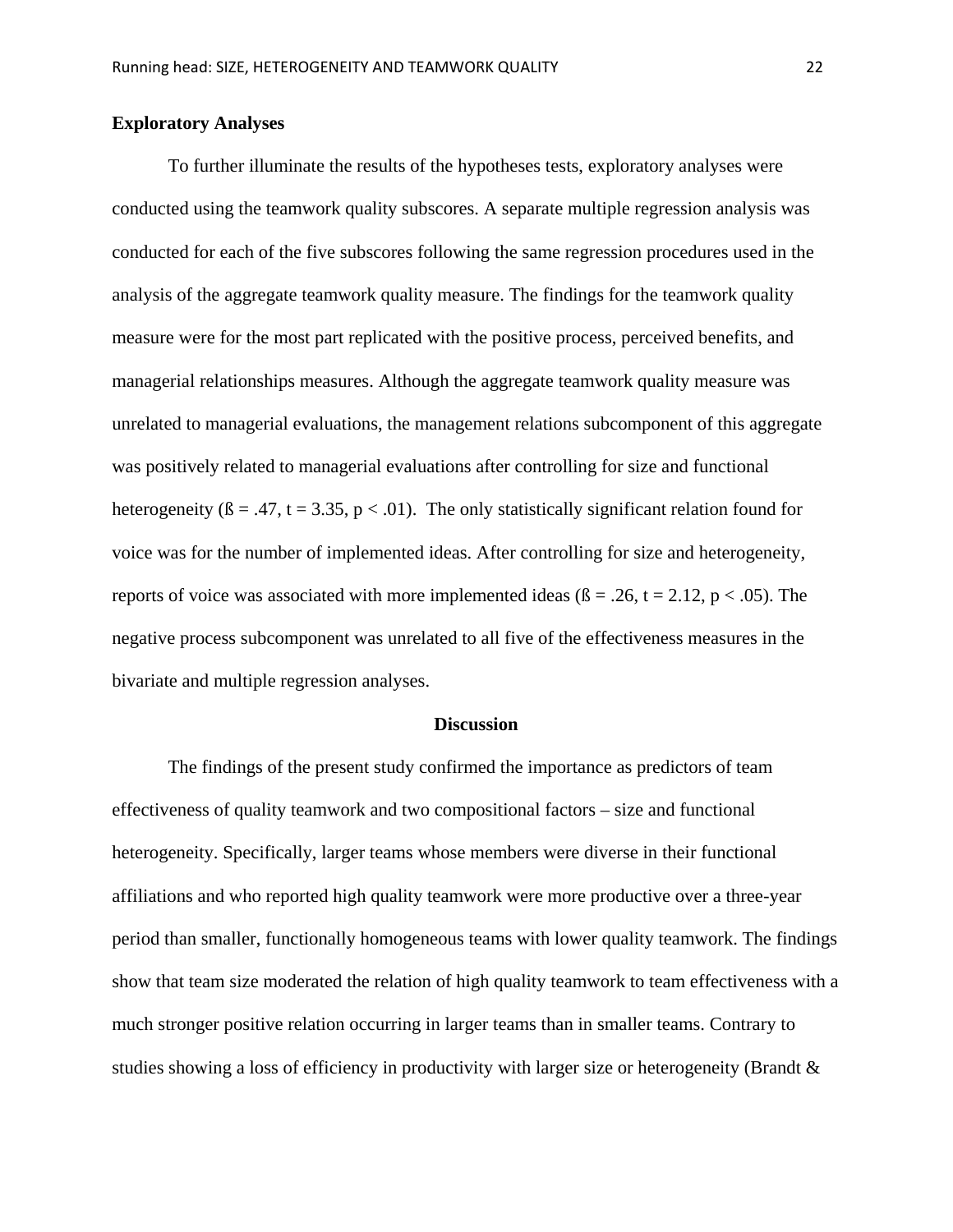Schubert, 2013; Cook, Grange & Eyre-Walker, 2015; Gooding & Wagner, 1985; Valacich, Wheeler, Mennecke & Wachter, 1995), team size and heterogeneity were unrelated to the number of total ideas generated per member and the number of implemented ideas per member.

It should be noted that these effects were found for the objective measures of effectiveness (i.e., total number of ideas generated, number of ideas implemented, total number generated and implemented per member) but not for the more subjective managerial evaluations of team effectiveness. The only statistically significant correlations found for managerial evaluations were for the managerial relationships subscale. The more team members perceived a good relationship with their management, the more positive the manager's evaluation of their effectiveness. A definitive explanation for these findings is not possible in the context of this study. Nonetheless, it is plausible that the large, heterogeneous teams had an advantage because of a larger and more diverse pool of ideas, more varied approaches to the problems, and connections to others outside the team. That only the managerial relationships subscale was related to managerial evaluations of the teams suggests that the manager's judgment of effectiveness was shaped more by how well they interacted with the team than the actual productivity of the team. It is also possible that managers based their evaluations on team contributions to outcomes other than the generation of ideas such as building morale (Sutton & Hargadon, 1996).

Of particular interest is the moderating effect of team size on the correlation between teamwork quality and team effectiveness. Contrary to hypothesis 5, team size did not moderate the relation of functional heterogeneity and team effectiveness, but consistent with hypothesis 4, a strong interaction effect was found between team size and teamwork quality. The evidence of a moderating effect suggests that a team with high quality teamwork has the potential to perform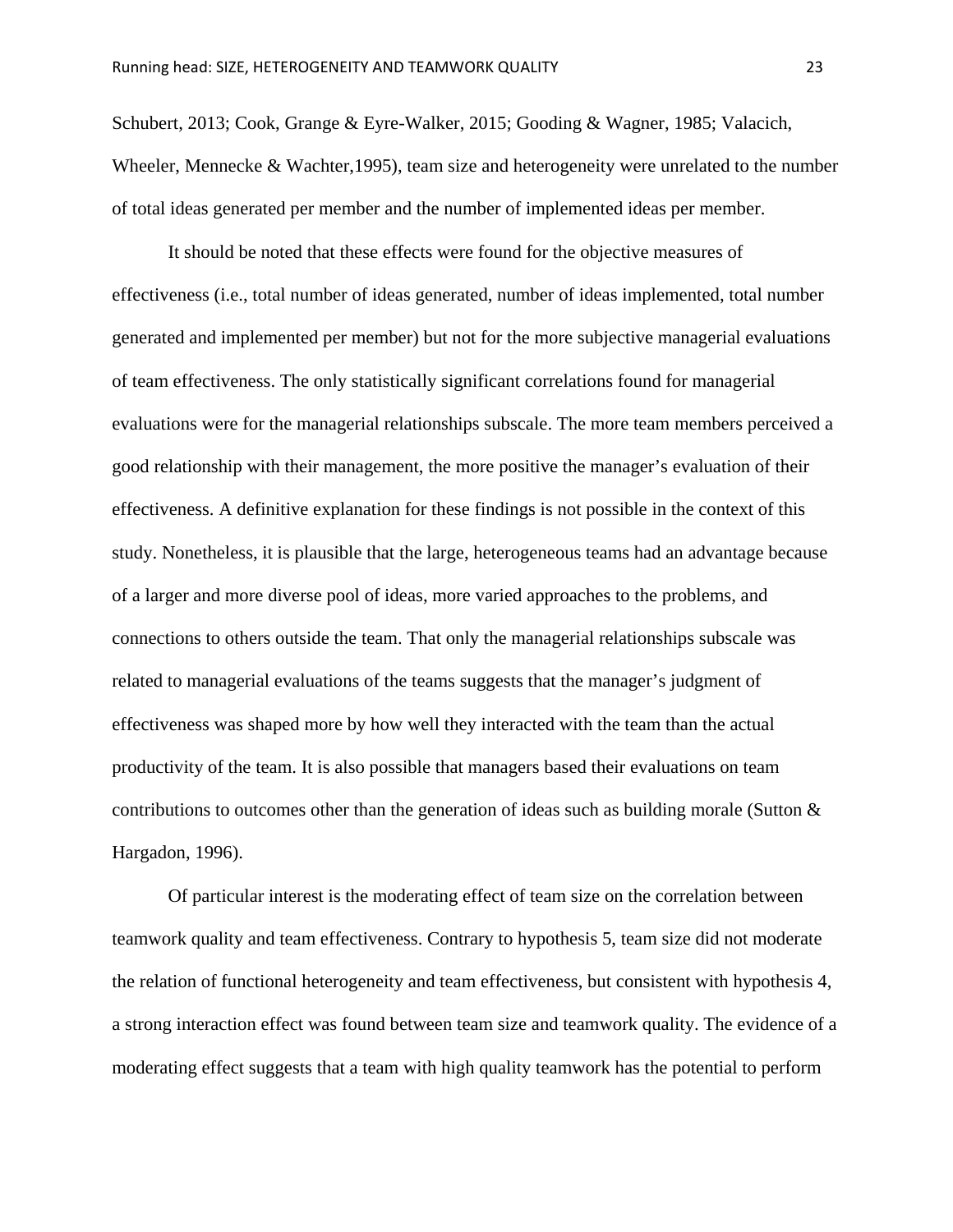more effectively than one with lower teamwork quality, but that the full potential of the team is not realized until there is a sufficient number of members to generate unique ideas and generate synergy. It is equally valid, given the correlational nature of the study, to conclude that forming a large team improves performance only when teamwork quality is also high. Efforts to manage internal processes in a small team could divert resources from the task and cancel the benefits of high quality teamwork. As the team grows in size, the greater pool of ideas and connections with outside sources of ideas, coupled with high quality teamwork, unleashes the energy and creativity of the team. These findings also raise the possibility that some of the evidence that internal group process is unrelated to outcomes reflects the use of small teams (e.g., Gladstein, 1984).

#### **Limitations and Boundary Conditions**

There are several caveats and limitations worth mentioning. An aggregate measure of teamwork quality was used in testing the hypotheses rather than attempting to single out specific dimensions of teamwork. The self-reports of teamwork quality in this study no doubt reflect a complex mix of factors including actual behaviors (Kauffeld & Lehmann-Willenbrock, 2012), the collective expectancies of members (Gully, et al, 2002)., the general affective tone within the team (Barsade & Gibson, 2012; Collins Lawrence, Troth, & Jordan, 2013), and social cohesion (Gully, Devine & Whitney, 2012; Hülsheger, et al, 2009). An aggregate measure is a plausible and perhaps preferred approach to the extent that teams are viewed as open, complex systems containing interconnected sentiments, actions, and interactions (Arrow, McGrath & Berdahl, 2000; Homans, 1950). Nonetheless, research is needed to identify the relative impact of the teamwork dimensions that were subsumed in the aggregate measure.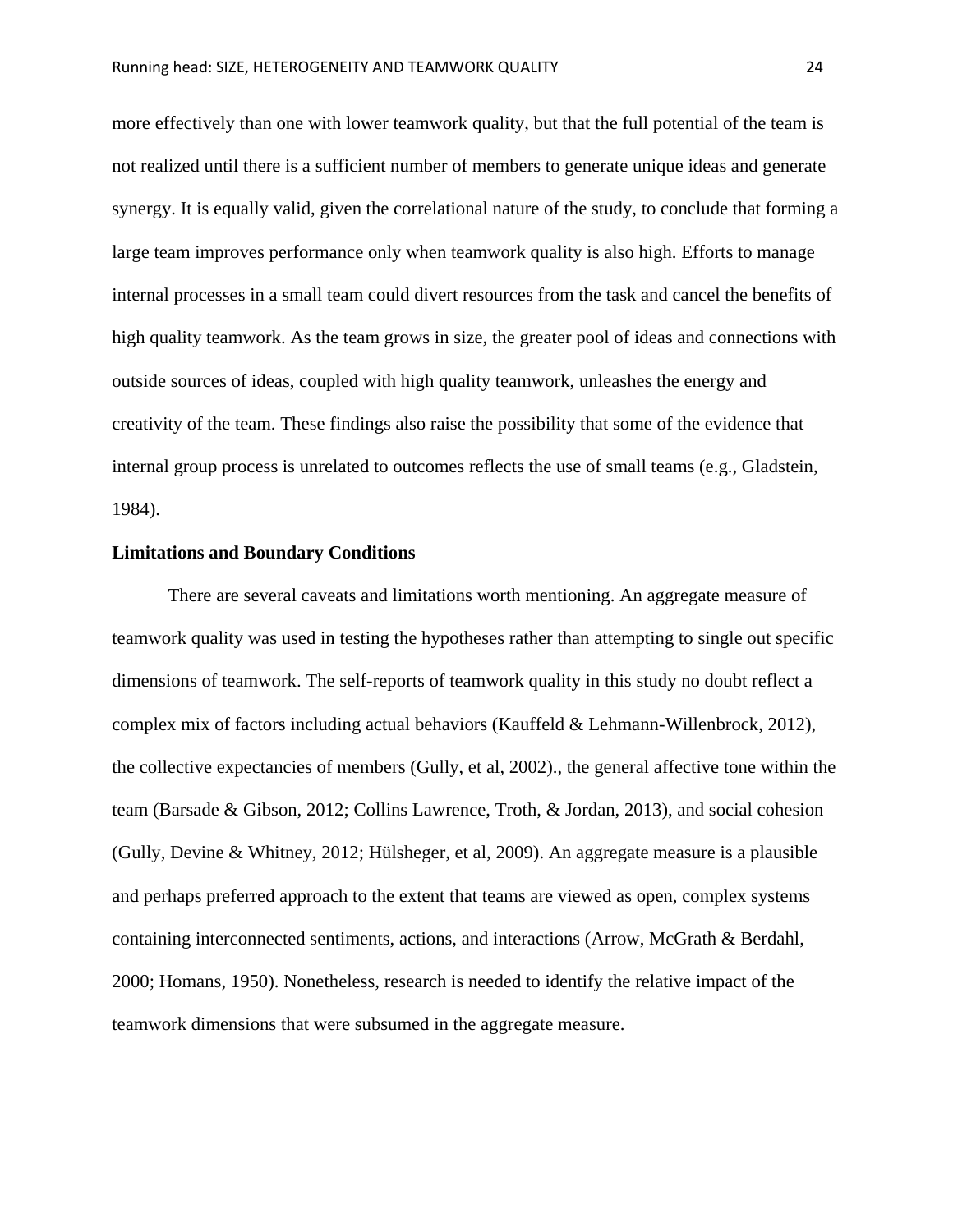Contrary to some previous findings, size served as an advantage in the teams sampled in this study, but this is not to suggest that effectiveness increases ad infinitum as size increases. Eventually any team reaches a point of too many members, and the point where this occurs is likely to depend on the task. Another potentially important boundary to the generalizability of these findings is that the teams were relative mature and had worked together an average of 1 ½ years. It is possible that in ad hoc teams composed of strangers or in less mature teams, the benefits of heterogeneity and size are attenuated (Harrison, Price & Gavin, 2002) while negative consequences are magnified (e.g., Kauffeld & Lehmann-Willenbrock, 2012). Finally, as is typically the case in correlational studies, caution must be observed in inferring causal relations. Careful experimentation in controlled settings is still needed to complement the field research. Nonetheless, for teams operating in an organizational context, the delineation among input, throughput, and outcome are inevitably blurred. For instance, both size and functional heterogeneity could be an outcome as well as an input. Team success and high quality teamwork may lead managers to assign more members to a team whereas failure and low quality teamwork could lead to fewer members. Similarly, teamwork quality could constitute an input to the extent members bring prior working relationships to the team, a throughput to the extent that it emerges from compositional and other input variables, and an outcome to the extent that success encourages and failure inhibits teamwork.

### **Conclusions**

The findings have implications for how future research is conducted on teams in field settings. Perhaps the most important of these is that size matters for teams tasked with generating ideas. Field researchers should treat it as an important predictor of effectiveness rather than relegating it to the status of a mere control variable. The results also support previous observations that subjective judgments of team effectiveness are not equivalent to objective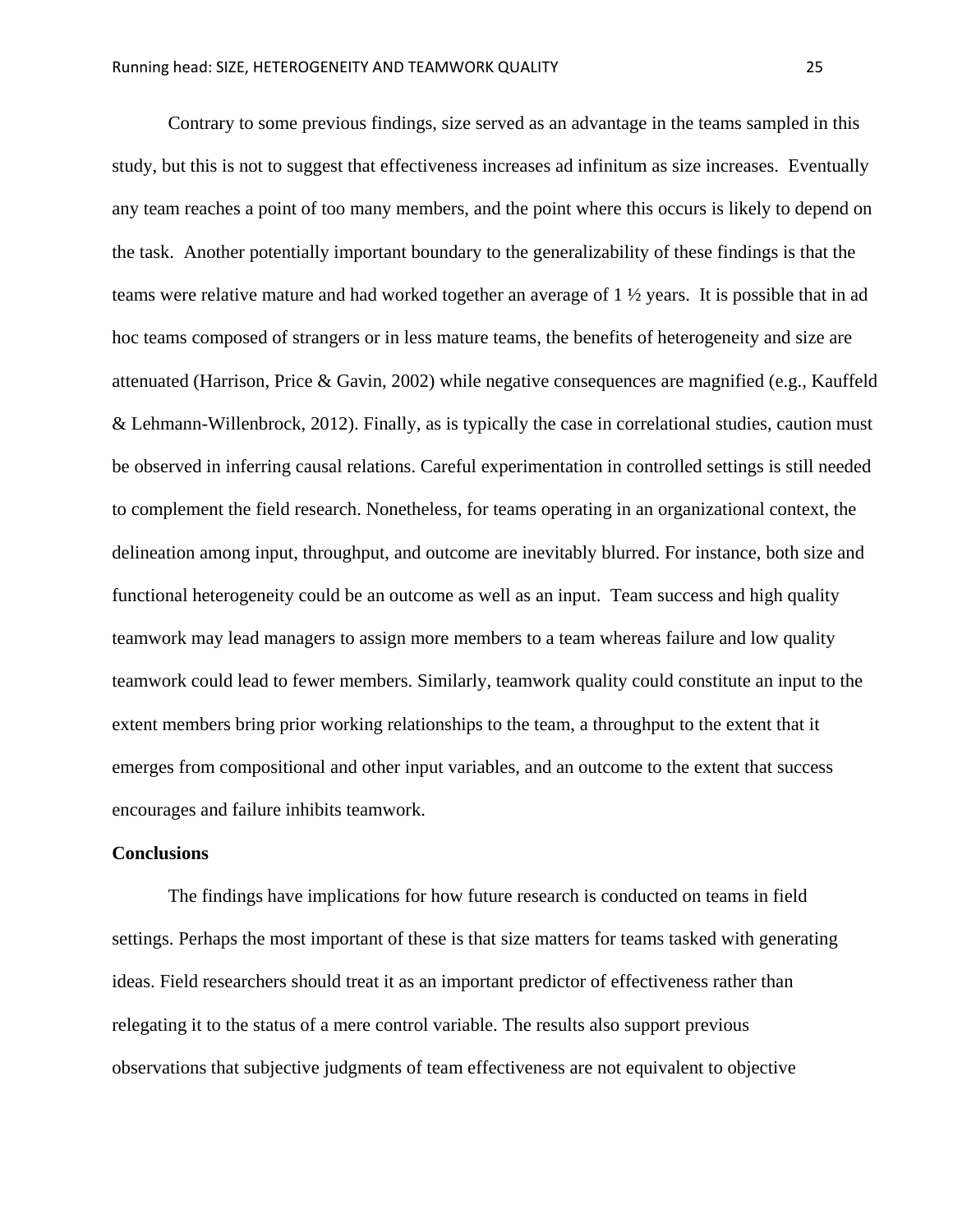measures and that researchers should use multiple criteria of team success (e.g. van Dijk et al, 2012). Finally, rather than relying on concurrent, cross-sectional designs, research is needed that uses predictive models to assess how well team characteristics forecast effectiveness (see Staw, 1975). Notwithstanding the limitations, the implications for forming and managing teams are clear. To improve the effectiveness of teams whose primary mission is to generate creative and innovative ideas, management should form relatively large teams (i.e.,  $10 - 15$ ) that represent diverse functional areas and then implement training and monitoring to ensure high quality teamwork.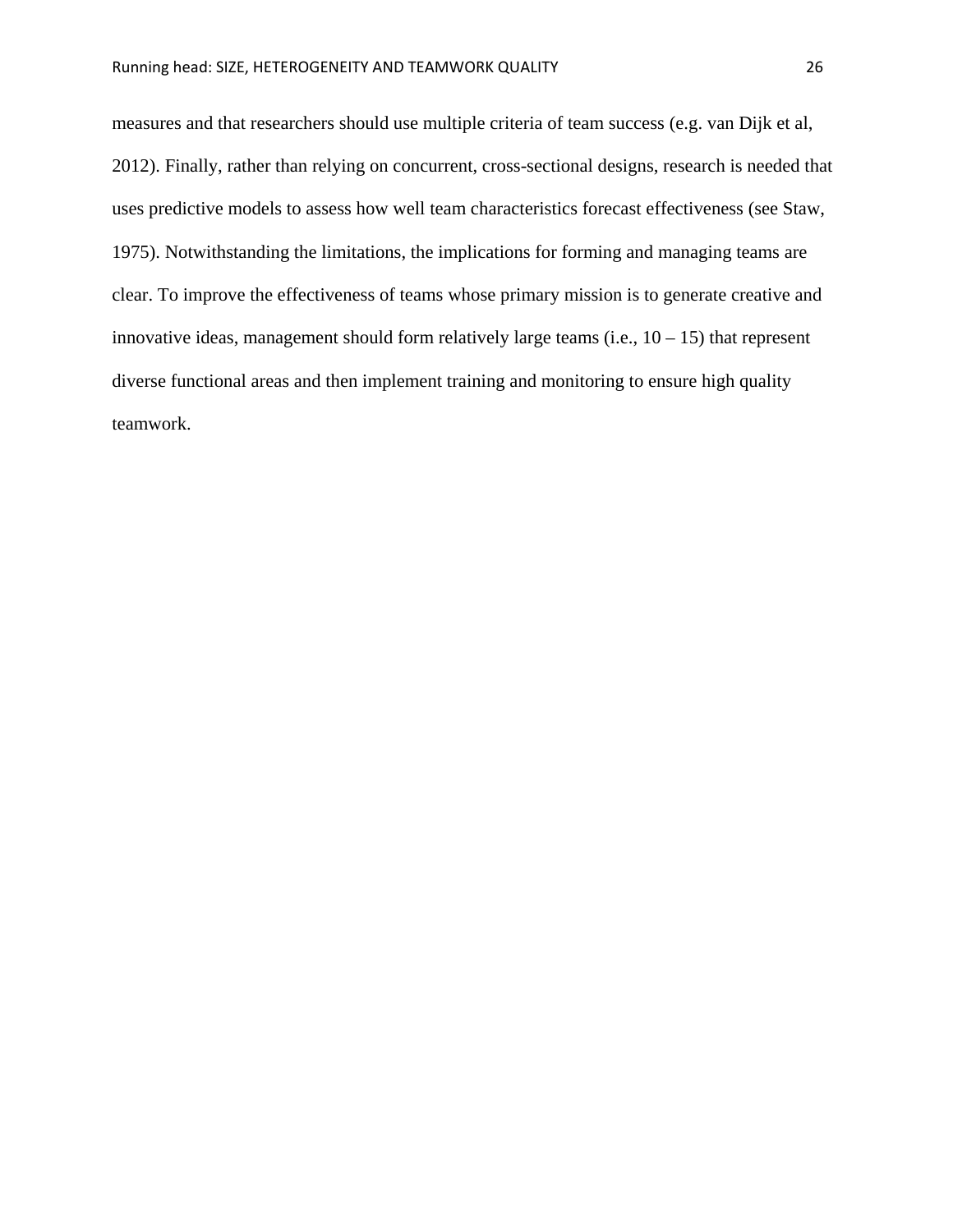#### **References**

- Allen, N. J., & Hecht, T. D. (2004). The 'romance of teams': Toward an understanding of its psychological underpinnings and implications. *Journal of Occupational and Organizational Psychology, 77*, 439-461. doi:10.1348/0963179042596469
- Alexander, L., & Van Knippenberg, D. (2014). Teams in pursuit of radical innovation: A goal orientation perspective. *The Academy of Management Review, 39*, 423-438. doi:10.5465/amr.2012.0044
- Ancona, D. G., & Caldwell, D. F. (1992). Bridging the boundary: External activity and performance in organizational teams. *Administrative Science Quarterly*, *37*, 634-665. doi:10.2307/2393475
- Arrow, H., McGrath, J. E., & Berdahl, J. L. (2000). *Small groups as complex systems: formation, coordination, development, and adaptation*. Thousand Oaks, Ca.: Sage.
- Bales, R. F., Strodtbeck, F. L., Mills, T. M., & Roseborough, M. E. (1951). Channels of communication in small groups. *American Sociological Review*, *16,* 461-468. doi:10.2307/2088276
- Barsade, S. G., & Gibson, D. E. (2012). Group affect: Its influence on individual and group outcomes. *Current Directions in Psychological Science*, *21*, 119-123. doi:10.1177/0963721412438352
- Bell, S. T., Villado, A. J., Lukasik, M. A., Belau, L., & Briggs, A. L. (2011). Getting specific about demographic diversity variable and team performance relationships: A metaanalysis. *Journal of Management, 37,* 709-743. doi:10.1177/0149206310365001
- Brandt, T. & Schubert T. (2013). Is the university model an organizational necessity? Scale and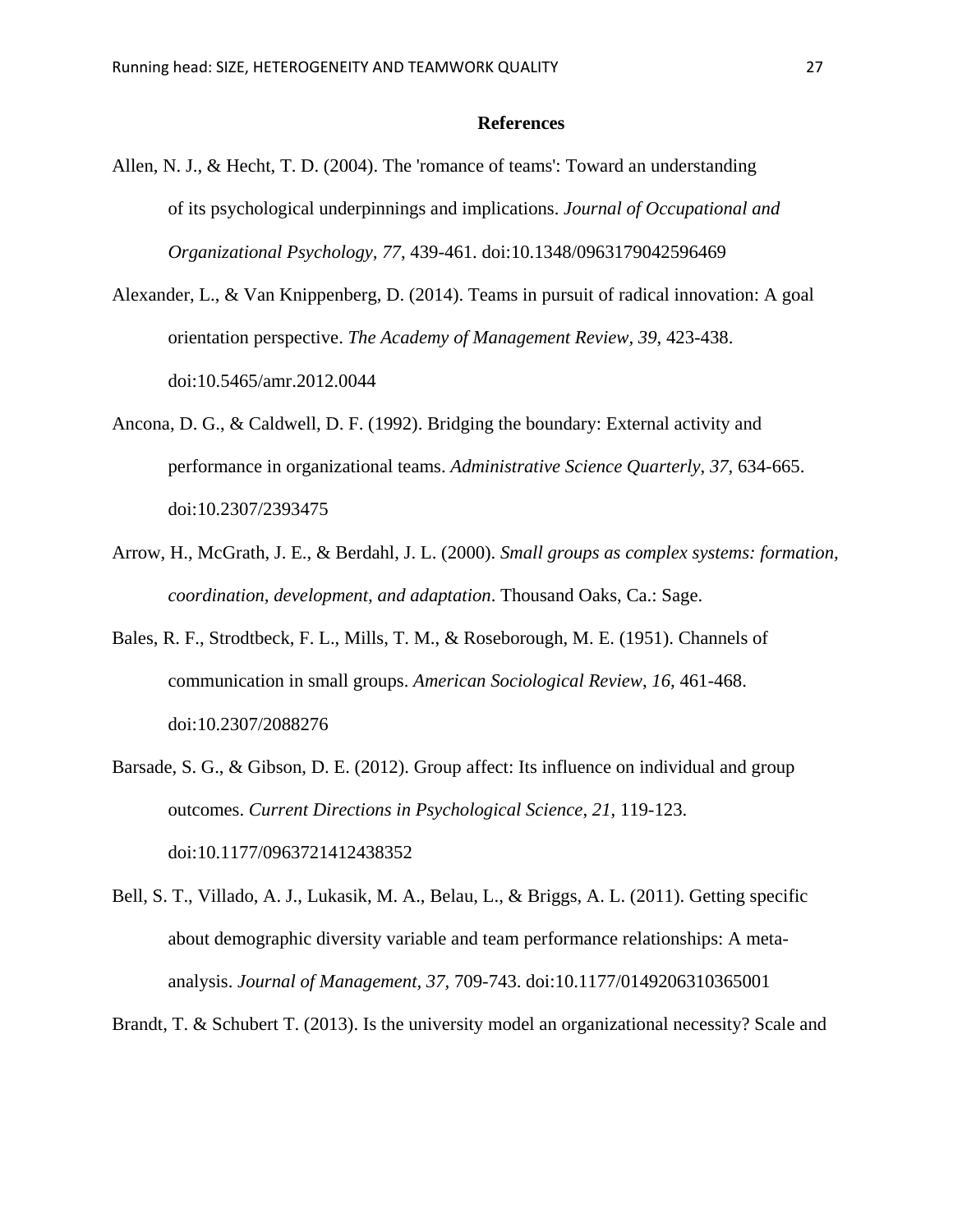agglomeration effects in science. *Scientometrics, 94*, 541–565 DOI 10.1007/s11192-012- 0834-2

- Baruah, J., & Paulus, P. B. (2011). Category assignment and relatedness in the group ideation process. *Journal of Experimental Social Psychology*, *47*, 1070-1077. doi:10.1016/j.jesp.2011.04.007
- Bray, R. M., Kerr, N. L., & Atkin, R. S. (1978). Effects of group size, problem difficulty, and sex on group performance and member reactions. *Journal of Personality and Social Psychology*, *36*, 1224-1240. doi:10.1037/0022-3514.36.11.1224
- Brown, V. R., & Paulus, P. B. (2002). Making group brainstorming more effective: Recommendations from an associative memory perspective. *Current Directions in Psychological Science*, *11*, 208-212. doi:10.1111/1467-8721.00202
- Cohen, J., & Cohen, P. (1975). *Applied multiple regression/correlational analysis for the behavioral science.* New York: John Wiley & Sons.
- Cohen, M. A., Rogelberg, S. G., Allen, J. A., & Luong, A. (2011). Meeting design characteristics and attendee perceptions of staff/team meeting quality. *Group Dynamics: Theory, Research, and Practice*, *15*, 90-104. doi:10.1037/a0021549
- Collins, A. L., Lawrence, S. A., Troth, A. C., & Jordan, P. J. (2013). Group affective tone: A review and future research directions. *Journal of Organizational Behavior*, *34*(Suppl 1), S43-S62. doi:10.1002/job.1887
- Cook, I., Grange, S. & Eyre-Walker, A. (2015). Research groups: How big should they be? *PeerJ 3:e989* DOI 10.7717/peerj.989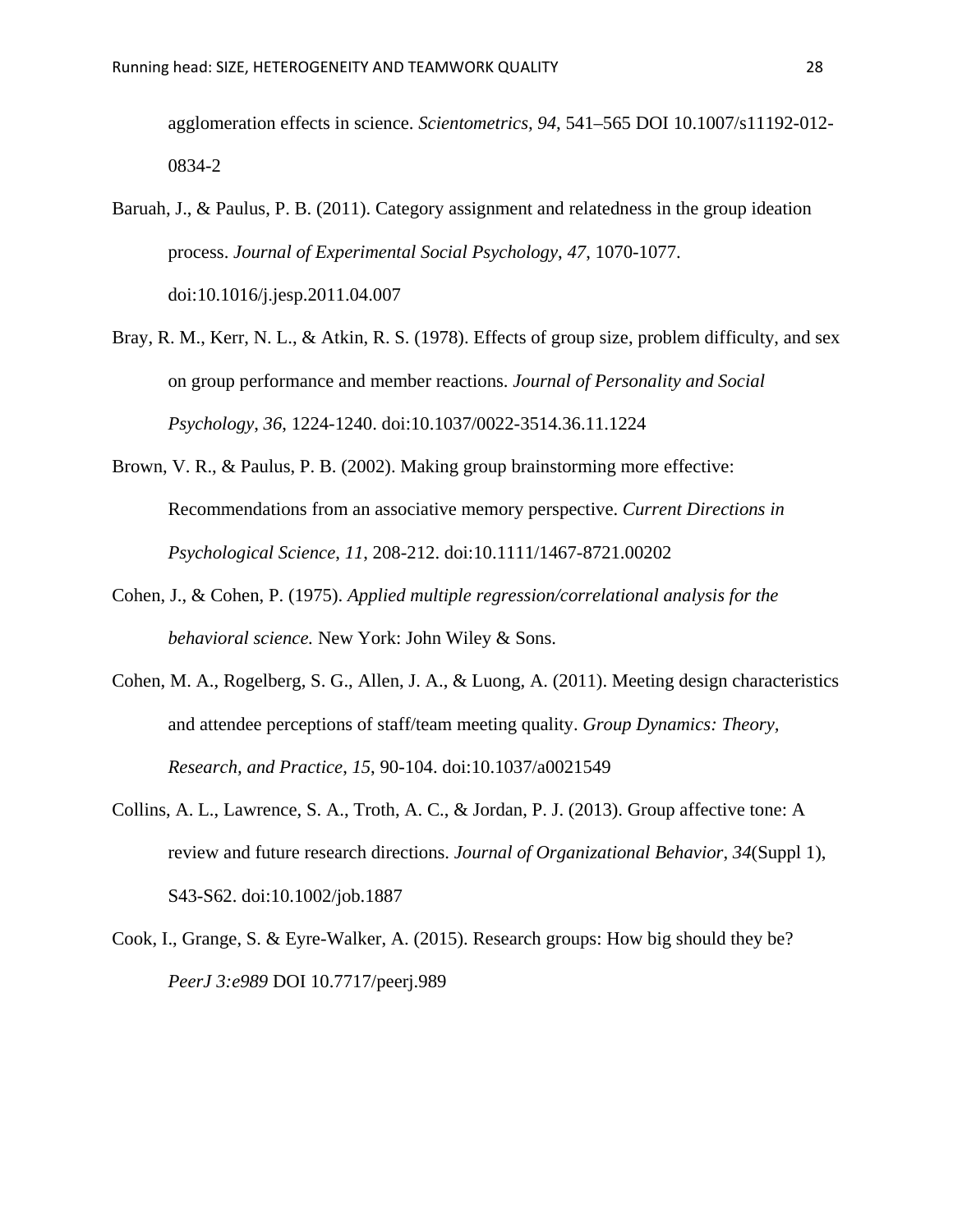- De Dreu, C. W. (2002). Team innovation and team effectiveness: The importance of minority dissent and reflexivity. *European Journal of Work and Organizational Psychology, 11*, 285-298. doi:10.1080/13594320244000175
- Dennis, A. R., & Williams, M. L. (2005). A meta-analysis of group size effects in electronic brainstorming: More heads are better than one. *International Journal of e-Collaboration, 1*, 24-42.
- Dugosh, K. L., & Paulus, P. B. (2005). Cognitive and social comparison processes in brainstorming. *Journal of Experimental Social Psychology*, *41*, 313-320. doi:10.1016/j.jesp.2004.05.009
- Geen, R. G. (1989). Alternative conceptions of social facilitation. In P. B. Paulus, P. B. Paulus (Eds.), *Psychology of group influence, 2nd ed* (pp. 15-51). Hillsdale, NJ, US: Lawrence Erlbaum Associates, Inc.
- Gladstein, D. L. (1984). Groups in context: A model of task group effectiveness. *Administrative Science Quarterly, 29,* 499-517.
- Gooding, R. Z, & Wagner, J. A. III (1985). A meta-analytic review of the relationship between size and performance: The productivity and efficiency of organizations and their subunits. *Administrative Science Quarterly, 30,* 462-481.
- Gully, S. M., Devine, D. J., & Whitney, D. J. (2012). A meta-analysis of cohesion and performance: Effects of level of analysis and task interdependence. *Small Group Research, 43*, 702-725. doi:10.1177/104649641246806
- Gully, S. M., Incalceterra, K. A., Joshi, A., Beaubien, J. M. (2002). A meta-analysis of teamefficacy, potency, and performance: Interdependence and level of analysis as moderators of observed relationships. *Journal of Applied Psychology, 87*, 810 - 832.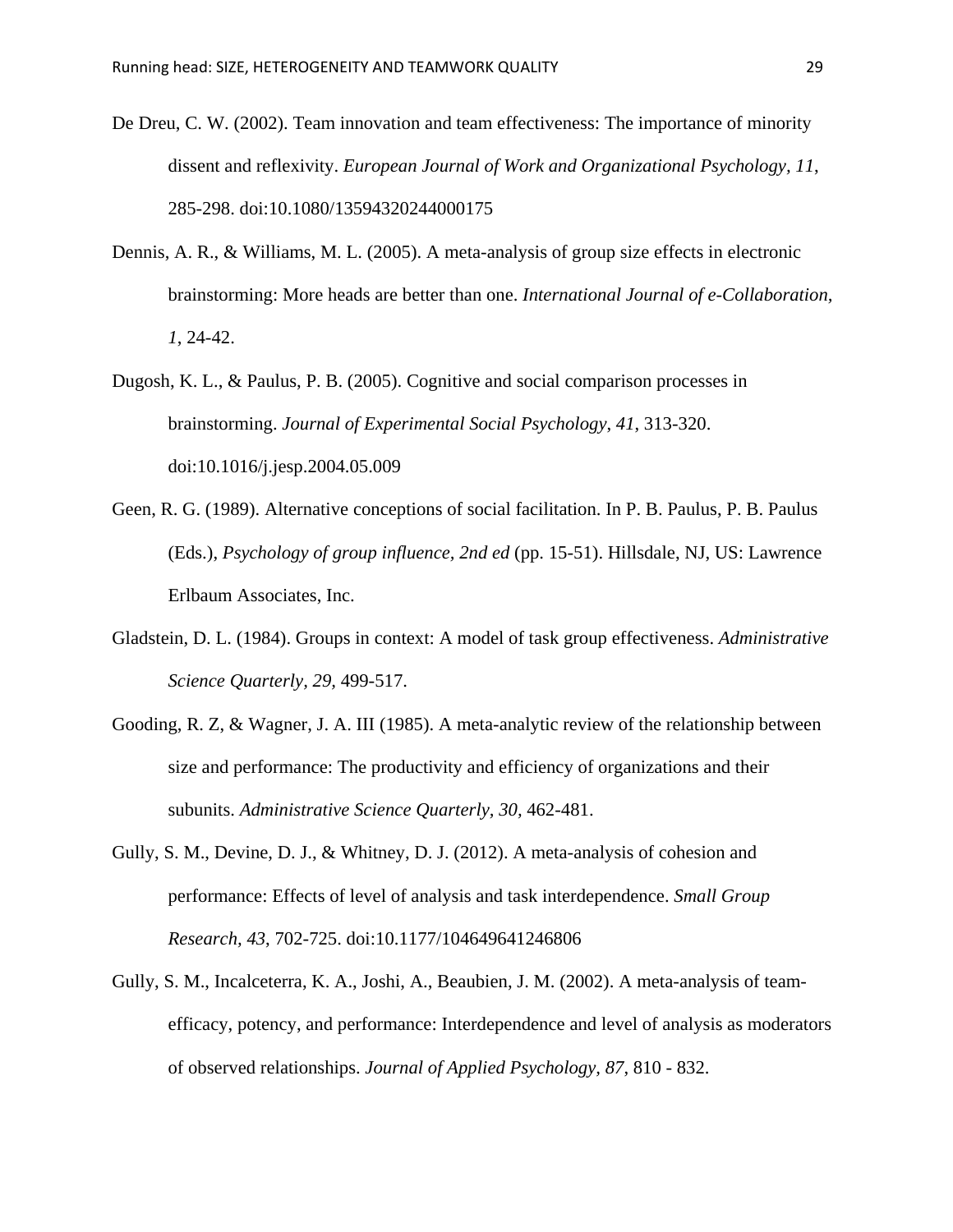Hare, A. P. (1981). Group size. *American Behavioral Scientist, 24,* 695-708.

- Harrison, D. A., Price, K. H., Gavin, J. H., & Florey, A. T. (2002). Time, teams, and task performance: Changing effects of surface- and deep-level diversity on group functioning. *Academy of Management Journal, 45*, 1029-1045. doi:10.2307/3069328
- Heninger, W. G., Dennis, A. R., & Hilmer, K. M. (2006). Individual cognition and dual-task interference in group support systems. *Information Systems Research*, *17*, 415-424. doi:10.1287/isre.1060.0102

Homans, G. (1950). *The Human Group.* New York: Routledge.

- Hülsheger, U. R., Anderson, N., & Salgado, J. F. (2009). Team-level predictors of innovation at work: A comprehensive meta-analysis spanning three decades of research. *Journal of Applied Psychology, 94*, 1128-1145. doi:10.1037/a0015978
- James, L. R., Demaree, R. G., & Wolf, G. (1984). Estimating within-group interrater reliability with and without response bias. *Journal of Applied Psychology, 69*, 85-98.
- Kauffeld, S. & Lehmann-Willenbrock, N. (2012). Meetings matter: Effects of team meetings on team and organization success. *Small Group Research, 43*, 130-158. <http://dx.doi.org.ezproxy.net.ucf.edu/10.1177/1046496411429599>
- Kolfschoten, G. L., & Brazier, F. T. (2013). Cognitive load in collaboration: Convergence. *Group Decision and Negotiation*, *22*, 975-996. doi:10.1007/s10726-012-9322-6
- Kong-Hee, K. (2014). Board heterogeneity: Double-edged sword? Focusing on the moderating effects of risk on heterogeneity – performance linkage. *Academy of Strategic Management Journal*, *13*, 129-145
- Latané, B. (1981). The psychology of social impact. *American Psychologist*, *36*, 343-356. doi:10.1037/0003-066X.36.4.343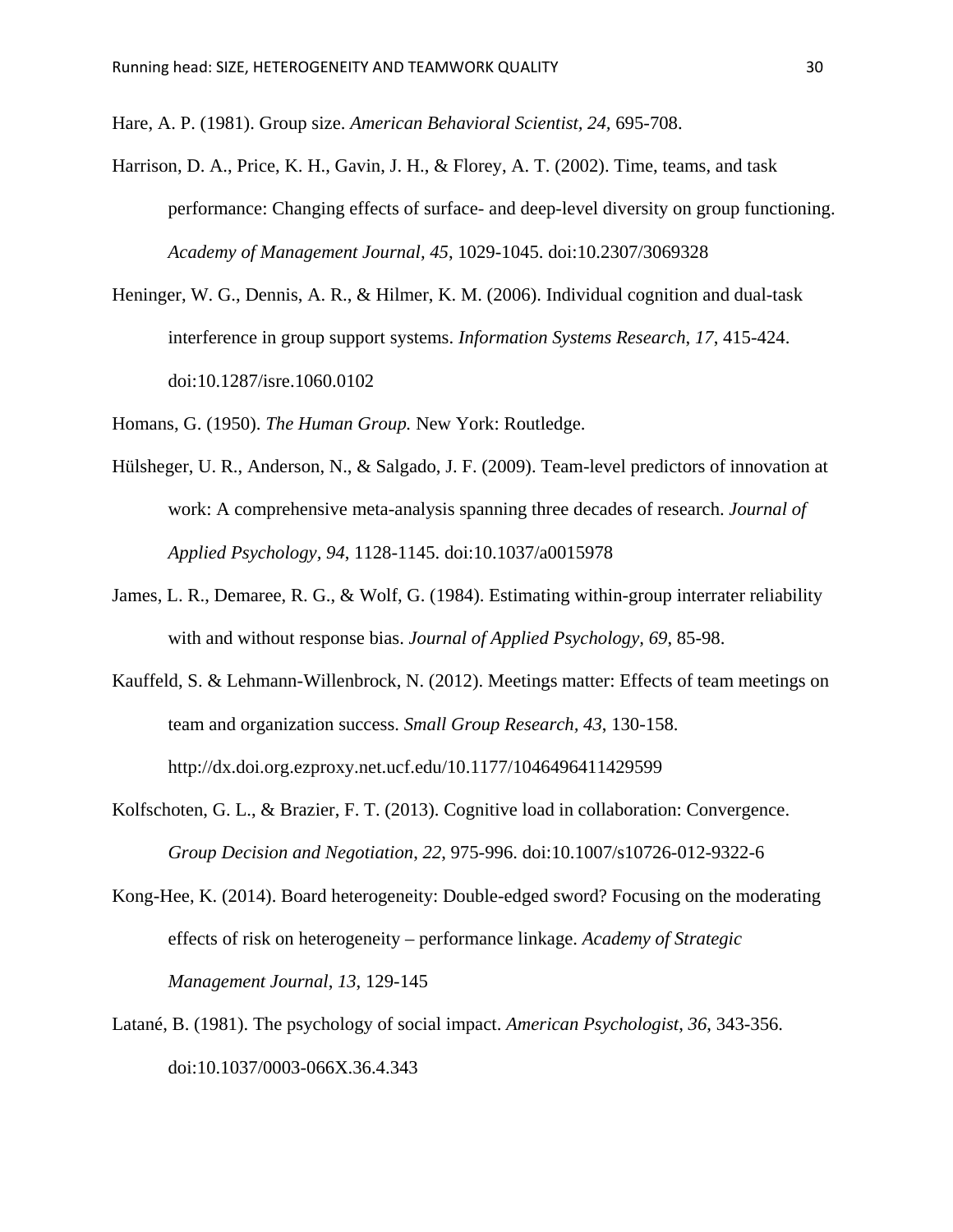- LePine, J. A., Piccolo, R. F., Jackson, C. L., Mathieu, J. E., & Saul, J. R. (2008). A meta-analysis of teamwork processes: Tests of a multidimensional model and relationships with team effectiveness criteria. *Personnel Psychology, 61*, 273-307. doi:10.1111/j.1744- 6570.2008.00114.x
- Liden, R. C., Wayne, S. J., Jaworski, R. A., & Bennett, N. (2004). Social loafing: A field investigation. *Journal of Management, 30*, 285-304. doi:10.1016/j.jm.2003.02.002
- Locke, E. A., Tirnauer, D., Roberson, Q., Goldman, B., Latham, M. E., & Weldon, E. (2001). The importance of the individual in an age of groupism. In M. Turner (Ed.), Groups at work: Theory and research (pp. 501–528). Mahwah, NJ: Erlbaum.
- Moreland, R. L., Levine, J. M., & Wingert, M. L. (1996). Creating the ideal group: Composition effects at work. In E. H. Witte, J. H. Davis, E. H. Witte, J. H. Davis (Eds.), *Understanding group behavior, Vol. 2: Small group processes and interpersonal relations* (pp. 11-35). Hillsdale, NJ, US: Lawrence Erlbaum Associates, Inc.
- Mueller, J. S. (2012). Why individuals in larger teams perform worse. *Organizational Behavior and Human Decision Processes. 117*, 111-124.
- Mullen, B., Johnson, C., & Salas, E. (1991). Productivity loss in brainstorming groups: A metaanalytic integration. *Basic and Applied Social Psychology, 12*, 3-23. doi:10.1207/s15324834basp120
- Naquin, C. E. & Tynan, R. O. (2003). The team halo effect: Why teams are not blamed for their failures. *Journal of Applied Psychology, 88,* 332-340.
- Perry-Smith, J. E., & Shalley, C. E. (2014). A social composition view of team creativity: The role of member nationality-heterogeneous ties outside of the team. *Organization Science*, *25*, 1434-1452. doi:10.1287/orsc.2014.0912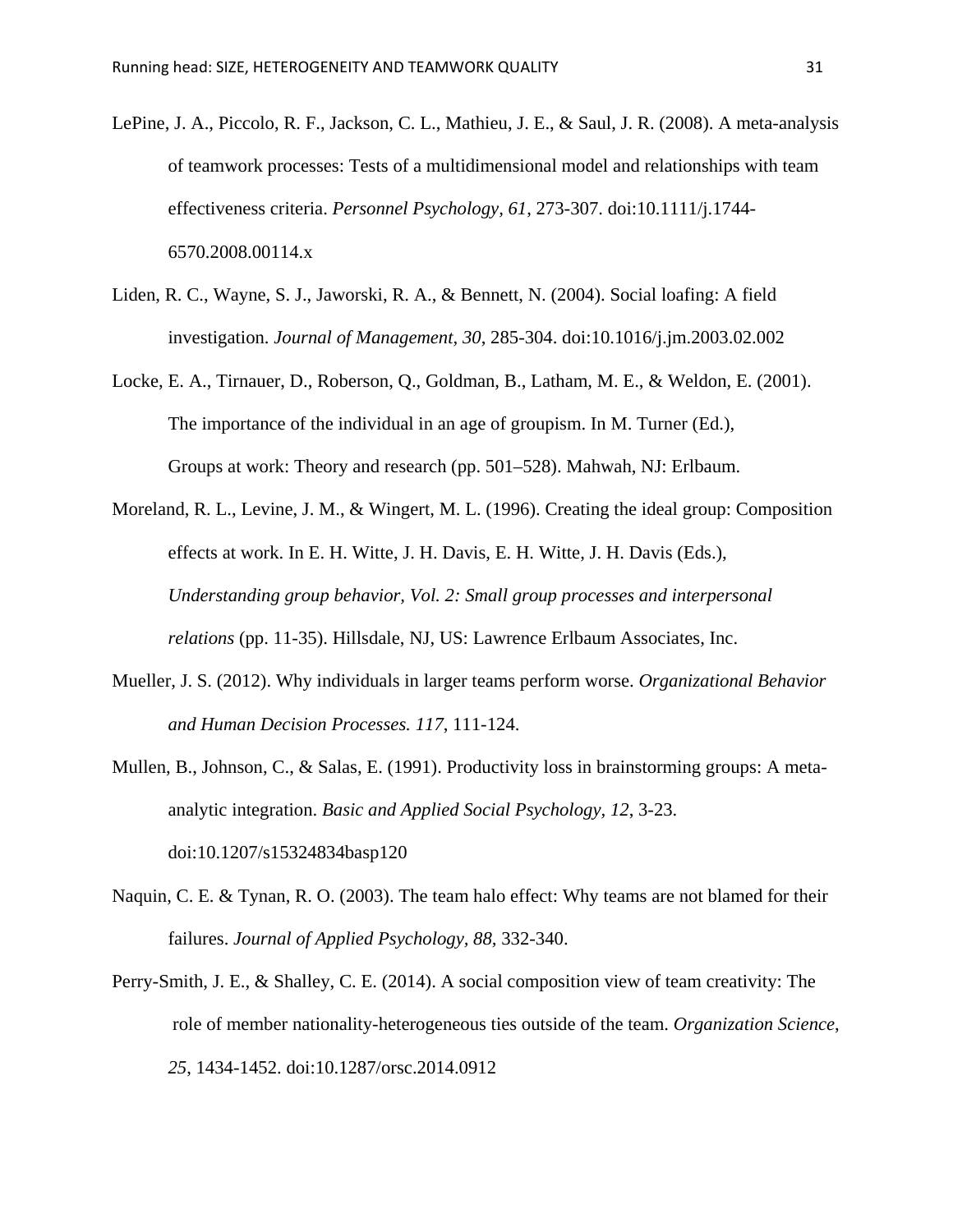- Randel, A. E., Jaussi, K. S., & Wu, A. (2011). When does being creative lead to being rated as creative? The moderating role of perceived probability of successfully bringing ideas to a supervisor's attention. *Creativity Research Journal, 23*, 1-8. doi:10.1080/10400419.2011.545699
- Rousseau, V., & Aubé, C. (2014). The reward–performance relationship in work teams: The role of leader behaviors and team commitment. *Group Processes & Intergroup Relations, 17*, 645-662. doi:10.1177/1368430214529465
- Schmidt, S. M., & Kochan, T. A. (1972). Conflict: Toward conceptual clarity. *Administrative Science Quarterly, 17*, 359-370. doi:10.2307/2392149
- Shaw, J. D., Duffy, M. K., & Stark, E. M. (2001). Team reward attitude: Construct development and initial validation. *Journal of Organizational Behavior, 22*, 903-917. doi:10.1002/job.121
- Shea, G. P., & Guzzo, R. A. (1987). Groups as human resources. In G. Ferris & K. Rowland (ed.). *Groups as human resources. Research in personnel and human resources management, 5*, Greenwich, Conn: JAI Press, 323-356.
- Sheppard, J. A. (1993). Productivity loss in performance groups: A motivation analysis. *Psychological Bulletin, 113,* 67-81.
- Simons, T., Pelled, L. H., & Smith, K. A. (1999). Making use of difference: Diversity, debate, and decision comprehensiveness in top management teams. *Academy of Management Journal*, *42*, 662-673. doi:10.2307/256987
- Škerlavaj, M., Černe, M., & Dysvik, A. (2014). I get by with a little help from my supervisor: Creative-idea generation, idea implementation, and perceived supervisor support. *The Leadership Quarterly, 25*, 987-1000. doi:10.1016/j.leaqua.2014.05.003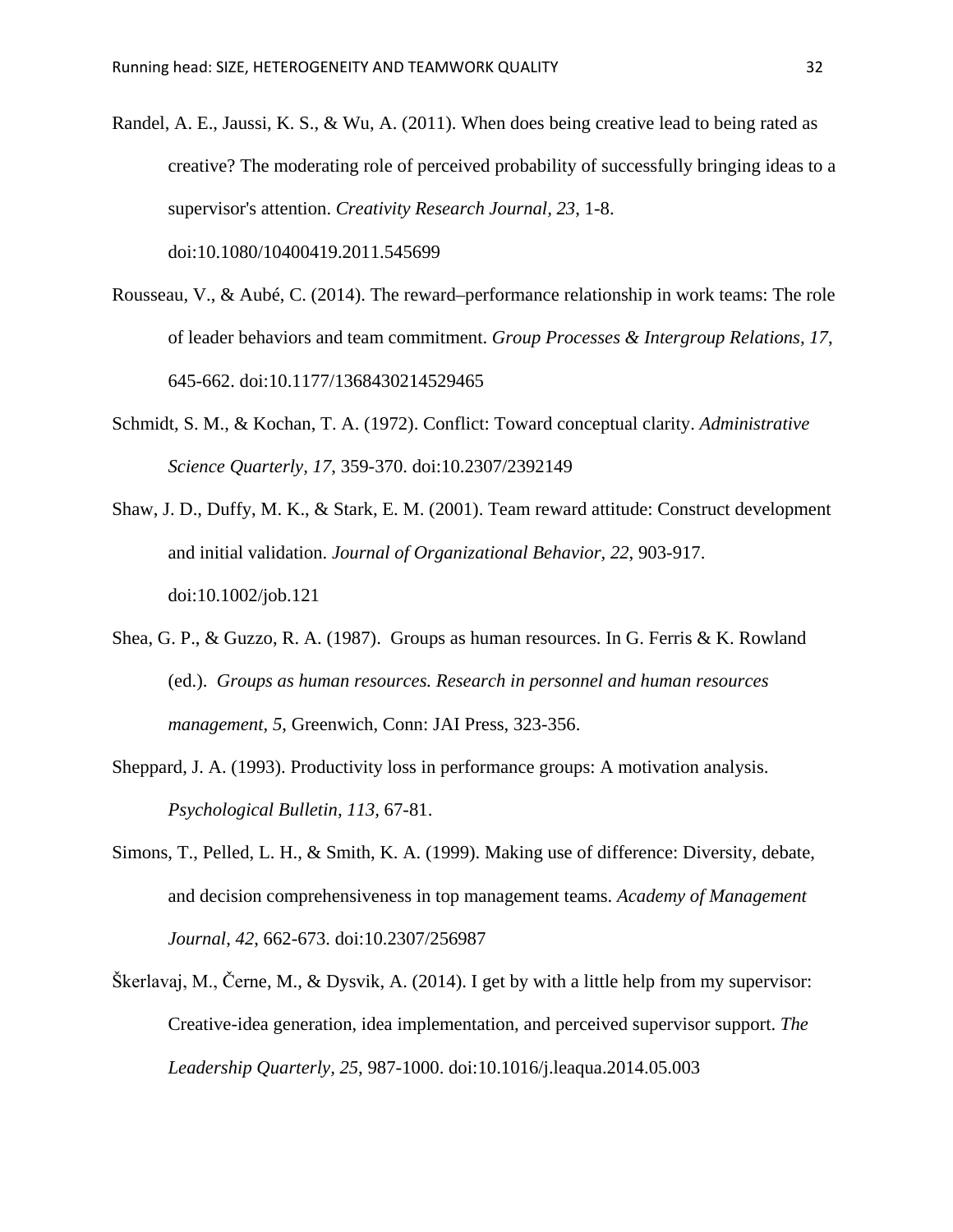- Smith-Crowe, K., Burke, M. J., Cohen, A., & Doveh, E. (2014). Statistical significance criteria for the rwg and average deviation interrater agreement indices. *Journal of Applied Psychology*, *99*, 239-261. doi:10.1037/a0034556
- Somech, A. (2006). The Effects of Leadership Style and Team Process on Performance and Innovation in functionally heterogeneous teams. *Journal of Management*, *32*, 132-157. doi:10.1177/0149206305277799
- Somech, A., & Drach-Zahavy, A. (2013). Translating team creativity to innovation implementation: The role of team composition and climate for innovation. *Journal of Management*, *39*, 684-708. doi:10.1177/0149206310394187
- Somech, A., & Khalaili, A. (2014). Team boundary activity: Its mediating role in the relationship between structural conditions and team innovation. *Group & Organization Management, 39*, 274-299. doi:10.1177/1059601114525437
- Staats, B. R., Milkman, K. L., & Fox, C. R. (2012). The team scaling fallacy: Underestimating the declining efficiency of larger teams. *Organizational Behavior and Human Decision Processes, 118*, 132-142. doi:10.1016/j.obhdp.2012.03.002
- Stajkovic, A. D., Lee, D., & Nyberg, A. J. (2009). Collective efficacy, group potency, and group performance: Meta-analyses of their relationships, and test of a mediation model. *Journal of Applied Psychology, 94*, 814-828. doi:10.1037/a0015659
- Staw, B. M. (1975). Attribution of the "causes" of performance: A general alternative interpretation of cross-sectional research on organizations. *Organizational Behavior and Human Performance, 13*, 414-432.
- Steiner, I. D. (1972). *Group process and productivity.* New York: Academic Press.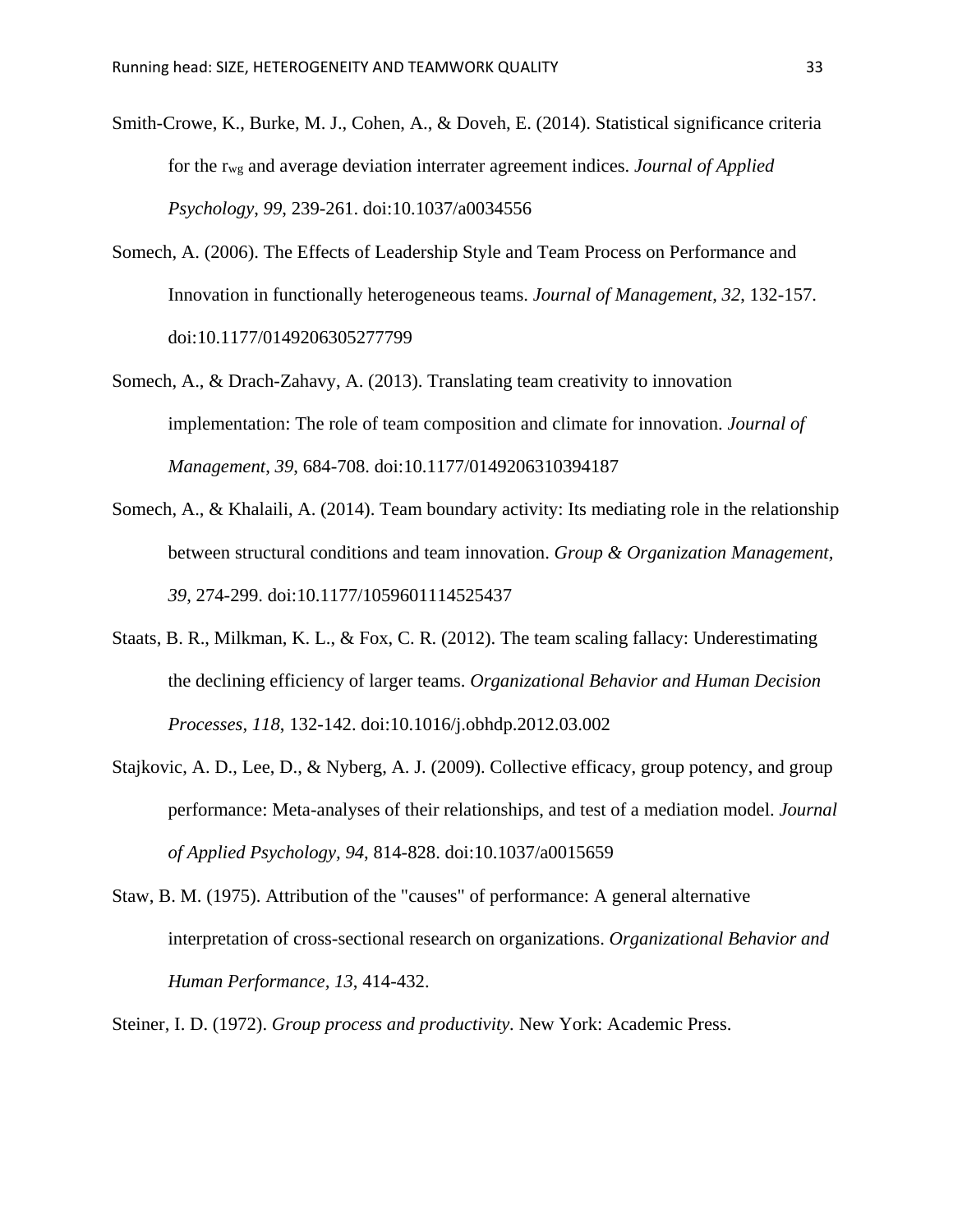- Sundstrom, E., De Meuse, K. P., & Futrell, D. (1990). Work teams: Applications and effectiveness. *American Psychologist, 45,* 120-133.
- Sutton, R. I., & Hargadon, A. (1996). Brainstorming groups in context: Effectiveness in a product design firm. *Administrative Science Quarterly, 41*, 685-718. doi:10.2307/2393872
- Thatcher, S. B., & Patel, P. C. (2011). Demographic faultlines: A meta-analysis of the literature. *Journal of Applied Psychology, 96*, 1119-1139. doi:10.1037/a0024167
- Thomas, E. J., & Fink, C. F. (1963). Effects of group size. *Psychological Bulletin*, *60*, 371-384. doi:10.1037/h0047169
- Umseem, J. (June 1, 2006). How to build a great team. *Fortune* (retrieved from [http://archive.fortune.com/2006/05/31/magazines/fortune/intro\\_greatteams\\_fortune\\_0612](http://archive.fortune.com/2006/05/31/magazines/fortune/intro_greatteams_fortune_061206/index.htm) [06/index.htm\)](http://archive.fortune.com/2006/05/31/magazines/fortune/intro_greatteams_fortune_061206/index.htm)
- Valacich, J. S., Wheeler, B. C., Mennecke, B. E., & Wachter, R. (1995). The effects of numerical and logical group size on computer-mediated idea generation. *Organizational Behavior and Human Decision Processes*, *62*, 318-329. doi:10.1006/obhd.1995.1053
- van Dijk, H., van Engen, M. L., & van Knippenberg, D. (2012). Defying conventional wisdom: A meta-analytical examination of the differences between demographic and job-related diversity relationships with performance. *Organizational Behavior and Human Decision Processes, 119*, 38-53. doi:10.1016/j.obhdp.2012.06.003
- Webber, S. S., & Donahue, L. M. (2001). Impact of highly and less job-related diversity on work group cohesion and performance: A meta-analysis. *Journal of Management, 27*, 141-162. doi:10.1016/S0149-2063(00)00093-3